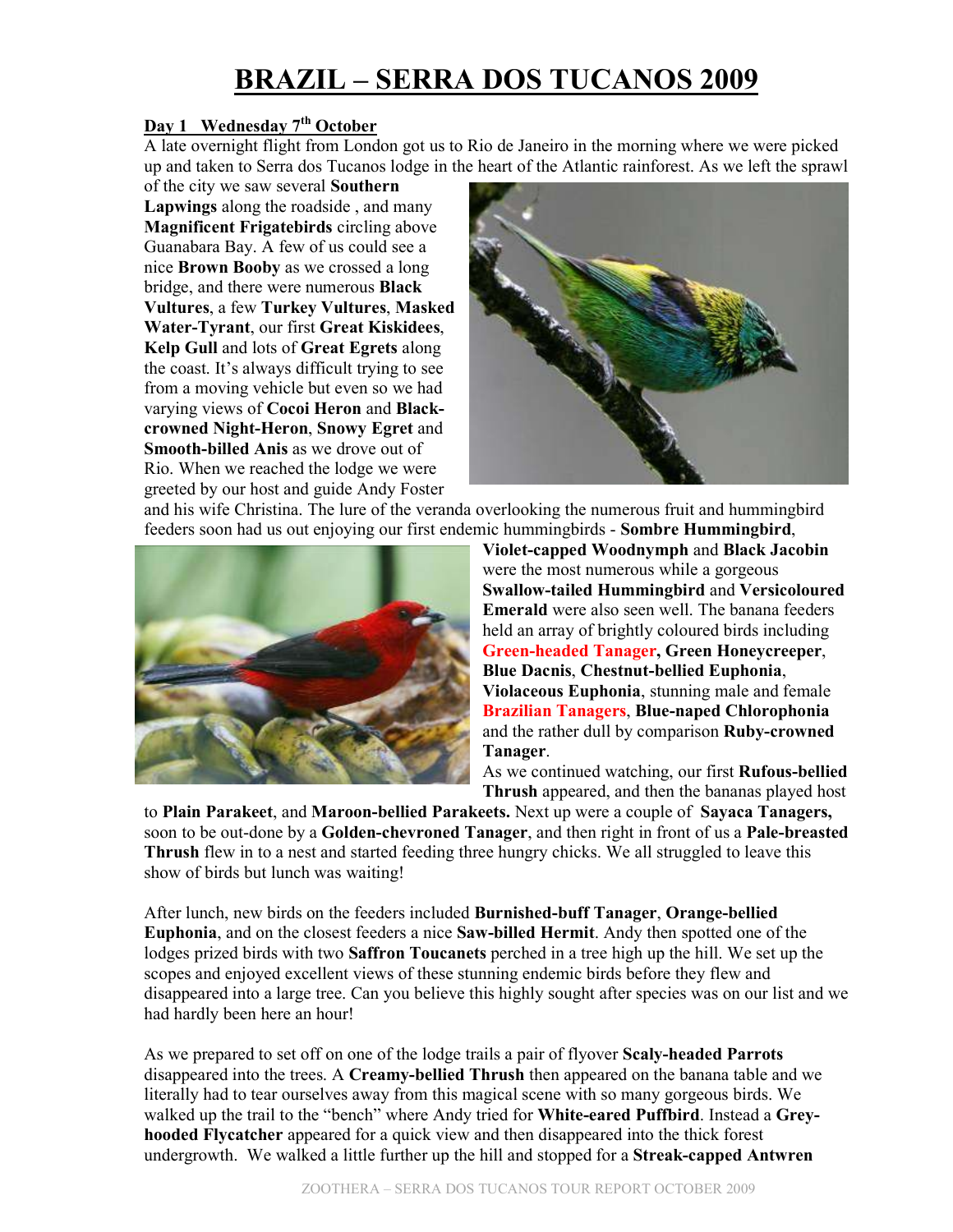which only a few people managed to get on. Our consolation was a **Spot-billed Toucanet** that came in and perched on a Cecropia branch. It stayed long enough for most of us to get on and then quickly flew off. In another area, we played cat and mouse with a **White-throated Spadebill,** and the spadebill won! A **White-shouldered Fire-eye** circled around us and called from the forest, but remained elusive. Back beside the lodge we walked over to the swimming pool where **Social** 



**Flycatcher, Great Kiskidee**, **Tropical Kingbird**, **Masked Water-Tyrant** and **Golden-chevroned Tanager** all showed well. As we tried to track down a **Yellow-olive Flycatcher**, Maurice spotted a stunning **Pintailed Manakin** in a close bush and we all had excellent views of this unusually confiding bird. Nearby a **Varigated Flycatcher**, was soon joined by a **Piratic Flycatcher** for good comparison and in the same tree a **Crested** 

**Becard** gave silhouette views on top of palm frond. Much better was the endemic **Yellow-lored Tody-flycatcher** flitting around in front of us and a **Small-billed Elaenia** faired a little bit better views than the high up **Ashy-tailed Swifts** that were

flying around. We then walked down to the small bridge that goes over a stream and it wasn't long before we were having excellent views of a **Sharp-tailed** 

**Streamcreeper** right below us. It put on a great show as it foraged among the fallen logs and moss-covered rocks. Next up was a **Rufous-capped Motmot** that flew into the cover of a tree beside the stream. Try as we may the bird went into thick cover and could only be heard calling. We tried our best to find it but were only consoled by a **Grey-fronted Dove** that quickly flew off. It was beginning to get dark so we returned to the lodge to freshen up and go through our



checklist. This was followed by dinner and some reminiscing of today's fantastic bird-filled afternoon. We were now in full anticipation of what tomorrow could bring.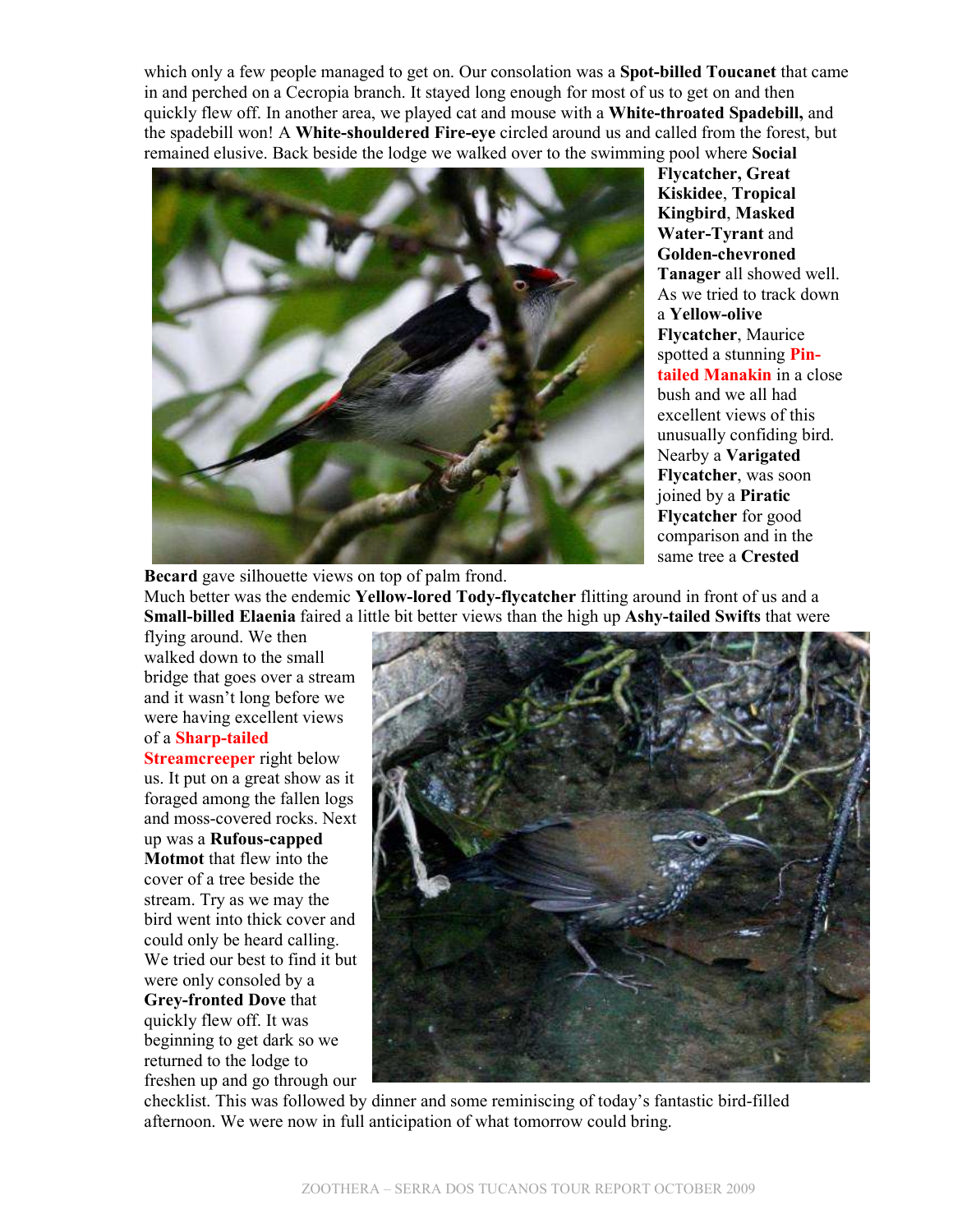### **Day 2 Thursday 8th October**

With breakfast at 6:15 am many of us were up and out earlier surveying the feeders which once again were buzzing with **Black Jacobins**. An **Owl Butterfly** was spotted on one of the banana feeders and tanagers included **Ruby-crowned**, several **Green-headed**, **Brazilian**, **Burnished-buff** and **Violaceous Euphonia**. Harry spotted a superb looking **Blond-crested Woodpecker** fly into the trees above the feeders and we enjoyed good views as it worked its way across the feeders. A **Guianian Squirrel** was also spotted in a tree and with the help of the scope we had close views.

It was raining at the lodge so our plans changed based on Andy's experience. He thought it best to drive to the other side of the mountains to Portao Azul where there was a good chance that it would be dry, and he was right. We arrived and began walking a flat open trail along a forested slope. Some thornbird nests were hanging above the trail and it wasn't long before a **Red-eyed Thornbird** appeared and showed well. A **Grey-headed Attila** was heard calling and then came in low allowing some very good views. Gina and Andy heard a tapping sound coming from up the slope and soon located a female **Yellow-eared Woodpecker** working on a bamboo branch. As we were watching the woodpecker, David noted a **Squirrel Cuckoo** that flew across, but to be honest it got little attention. Next up was a **Planalto** 



**Tyrannulet** that flitted in the trees above us allowing fairly good views. A **Glittering-bellied Emerald** whizzed past and perched for a few minutes and nearby we all got great views of a **Ferruginous Antbird** that circled us and eventually came into the open. There was quite a flurry of activity for a few moments as a **Dusky-legged Guan** flew across and an **Olivaceous Woodcreeper** was seen. A **Half-collared Sparrow** gave us a bit of a run around before eventually perching in one spot and allowing excellent views. A **Lesser Woodcreeper** showed briefly while a **Roadside Hawk** flew over and disappeared over the trees. Andy then heard a **Tufted Antshrike**. This hard to see bird showed incredibly well for us at close range much to Andy's amazement, as they are usually skulking and hard to get a good look at. In the same area a **Uniform Finch** appeared and was seen well by everyone. Some people got on to a **Southern Caracara** but our attention was quickly diverted to a **Tufted-eared Marmoset** that scurried across the trail on an overhanging bamboo stalk. By the time we all got focused, another crossed the same stalk allowing great views.

Back to the birding, and a **Long-tailed Tyrant** showed well perched on a tree top. But an **Olivaceous Woodcreeper** got little attention as we noticed a small flock of **Brassy-breasted Tanagers** heading for a tree with some small fruits. Higher up a **Buff-fronted Foliage Gleaner** was working under the canopy of a large tree and then David T. called out some birds on the track ahead of us which turned out to be **Black-goggled Tanagers**, seen well by just a few of the group. Again the birding was frenetic but we finally all converged on a couple of **Golden-crowned Warblers** and a very bright **Blue Dacnis**.

At the junction of the trail, Steve spotted a **Black-billed Scythebill** perched on a broken off bamboo As everybody manoeuvred to get on it, the bird dropped behind some bushes but then reappeared in a tangle around a grey tree trunk allowing good views by all. What a Great bird! Continuing on the main trail another **Dusky-legged Guan** flew over and landed in some nearby trees where everyone got excellent views. We then walked up to an open area where there was a **Violet-capped**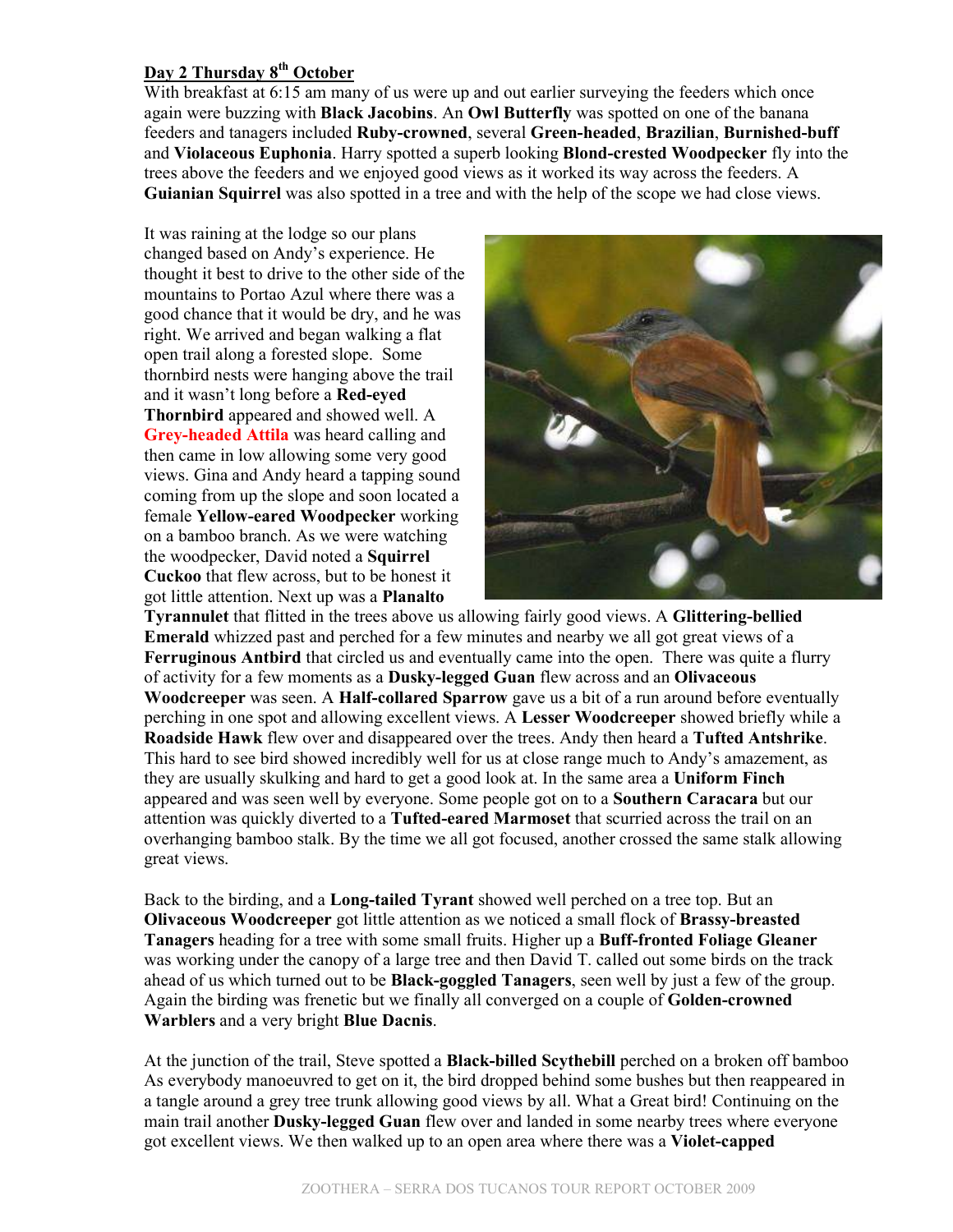**Woodnymph** feeding on a flowering bush next to the trail. A **Grey-headed Tody-Flycatcher** posed for a photo by Steve and then a couple of **Short-crested Flycatchers** were spotted working

the edge of a leafy tangle. Looking back down the trail, some of us got better views of **Lesser Woodcreeper** while others ticked their first **Rufous-collared Sparrow** of the tour. We checked the fenceposts near an open area that had a small stream running through and some disused buildings that looked like old greenhouses. On the other side of the trail, Steve spotted a **Spix's** (**Chicli) Spinetail** which we tried and failed to get decent views of. Instead a **House Wren** flew into the same bank and a **White-throated Hummingbird** appeared and perched allowing excellent close looks. Near the disused greenhouses was a male **Hooded Siskin** perched up, plus a **Bran-**



**coloured Flycatcher**, and a **Sapphire-spangled Emerald** feeding on the white flowers of a large bush. A **White-crested Elaenia** appeared and we scoped a female **Double-collared Seedeater** perched on some tall grasses along the stream. There were a few **Southern Rough-winged Swallows** flying around, and then as we continued further up the road we surprised a group of **Brown Howler Monkeys**, including one with a baby. Obviously, we were closer than they liked so

they worked their way through the trees to create some distance. Further on, we had great views of a close **Bufffronted Foliage-Gleaner** in a small tree on the bank above us. Just up from that we scoped a pond with four **Least Grebes** and after a short snack break we continued up the trail. Our next bird was a very attractive **White-collared Foliage-gleaner** soon followed by a couple of **Pallid Spinetail**s working the tree tops. A group of **South American Coatis** crossed the trail ahead of us and then a female **Surucua Trogon** was a nice find perched above us. While we were watching the trogon, Brian turned around and saw a **Smallbilled Elaenia** almost at his feet, and we watched this very close bird working low in the understory. Further on, a very smart looking **Scaled Woodcreeper** was seen and this led to a discussion of the relative glamorous or not so glamorous varieties of woodcreepers. Mike then spotted a



couple of **Rufous-browed Peppershrikes** working a tree above the trail and we all had scope views of them. A pair of **White-shouldered Fire-eyes** challenged our abilities as they moved through some thick underbrush, where we were eventually rewarded with super views of both of the birds. As we looked back down the trail at a nice **Chestnut-crowned Becard** showed well against the background of a dark evergreen. A **Greenish Schiffornis** was calling but never showed itself so we continued on seeing a **White-bearded Manakin** also very close to the track. Maurice found us a perched **Blue Manakin** and we all managed good, albeit brief views before it flew off. By now the fog was rolling into the valley and the threat of rain loomed.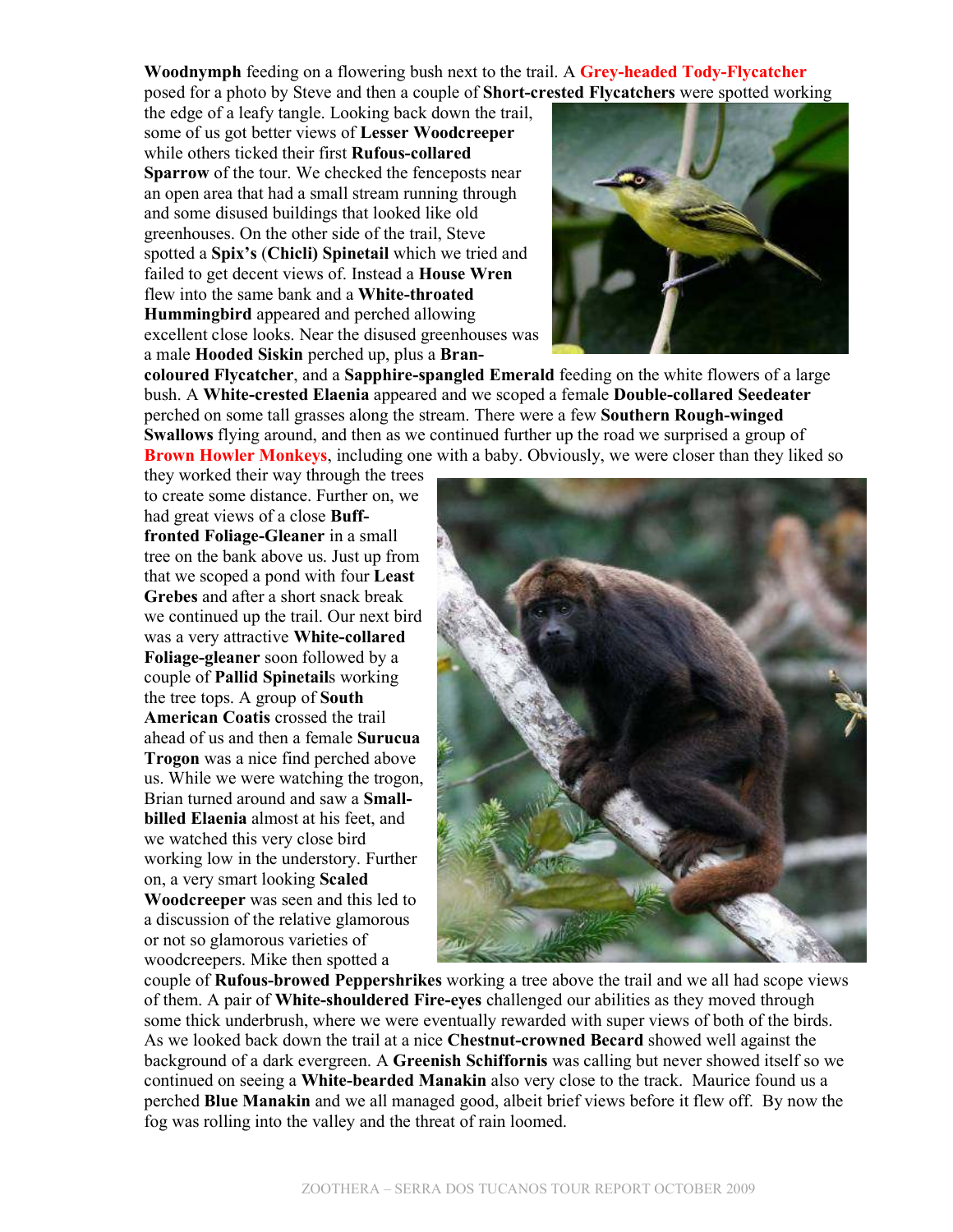We continued on adding a couple of **Gilt-edged Tanagers** working on an evergreen. A **Whitecollared Foliage-gleaner** flew out of a hole in the bank right in front of us and a few minutes later the bird was spotted carrying nesting material. We eventually reached an area overlooking some farm fields and an old house. Andy quickly spotted a pair of **Campo Flickers** on a post up the slope across the valley. A **Grey-fronted Dove** was feeding on a bird table next to the old house and some Rufies were seen under the table. On the way back down to the van, only a couple of the group had quick views of a **Rufous-crowned Greenlet**. As the rain started, we picked up the pace and eventually reached the van as the skies began to open up. We had a quick picnic lunch in the rain and then headed back to the lodge. As we travelled the rain got heavier and continued until we arrived at the lodge. The small stream in front of the lodge was now a raging torrent and we wondered how the **Sharp-tailed Streamcreeper** was fairing in the deluge. Since it was extremely wet, we thought it best to enjoy watching the feeders for the rest of the afternoon. This proved

fruitful with another **Blond-crested Woodpecker** in attendance and a breeding male **Double-collared Seedeater** showing off in the middle of the garden. Despite the rain, it had been a very productive birding day.

### **Day 3 - Friday, 9th October**

This morning was wet as predicted and in fact it was pouring with rain as we left the lodge for *Serra Dos Orgoas National Park*. As we approached the park, it was noticeably dryer and when we arrived at the lower section it had actually stopped raining and was quite pleasant. A **Black-tailed Tityra** was soon spotted above an orange-roofed building and eventually showed for all of us. A few female **Saffron Finches** were flitting around on the ground nearby and some **Southern Rough-winged Swallows** were flying low over the car park. A **Blue Manakin** posed nicely and nearby a **Buffthroated Saltator** was seen in the trees right where the **Black-tailed Tityra** had been and an **Olivaceous Woodcreeper** was also found. As we started down the hill, a **Chestnut-crowned Becard** showed well in a Cecropia tree alongside two **Crested Becards** and then a female **Black**-**cheeked Gnateater** appeared low in the understory just off the road. By now the rain had started again and it continued steadily as we walked down the road putting a damper on the birding. We persevered through and our reward was a close **Red-crowned Ant-tanager** and really good views of the difficult to find **Black-capped Foliage Gleaner**. We stopped briefly to look at a rain swollen river and just beyond that we turned back up the hill. Along the





way a flock of **Red-necked Tanagers** crossed the road behind us and stopped momentarily in a fruiting tree. They soon disappeared but we caught up with these little beauties a little later with much closer views.. The rain started to subside and the bird activity picked up with a pair of close **Flame-crested Tanagers** foraging with a few **Yellow-backed Tanagers**. A **Red-eyed Vireo** was flitted around a little higher up and we all managed excellent views of all of these birds. Next up was a **Black-goggled Tanager** perched low in a bush and showing nicely. A little further on, Julie spotted a **Unicoloured Antwren** that flew across the trail and perched at eye level allowing excellent views of this tricky endemic. In the forest on the other side of the road a **White-necked**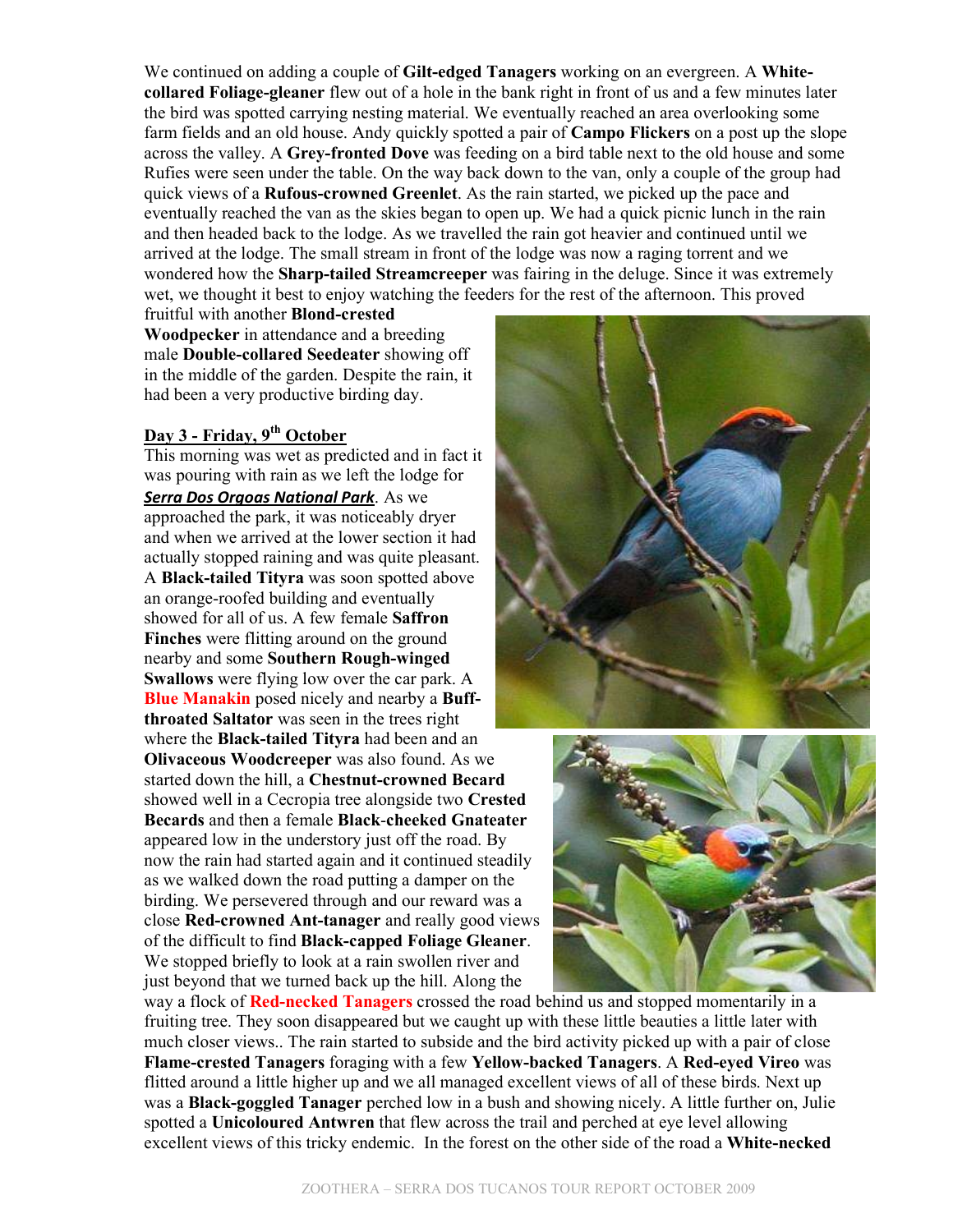**Thrush** was tracked down and eventually seen well by all. The rain had pretty much stopped (but the trees were dripping big drops!) and we spotted a **Squirrel Cuckoo** at the top of a tree drying out its wings and tail. Around the next corner a stunning **Yellow-throated Woodpecker** showed well just before a **Yellow-olive Flycatcher** worked its way to a nest right next to the road and right above us! Another **Black-capped Foliage Gleaner** was seen and a small group of **Chestnut-vented Conebills** were foraging in the canopy of a small leafed tree. As we neared the car park we picked up **Lesser Woodcreeper, Rufous-bellied Thrush** and a **Crested Becard** to round out our wet morning.

We loaded the bus and headed further up the hill enjoying very scenic views of the Organ Mountains as we climbed. We stopped at a lookout to admire the view and picked up a **Grey**-**rumped Swift** flying up the valley. Our next stop was the upper area of the park where we had our lunch in the parking lot. We were barely finished eating when a **Yellow-legged Thrush** was heard singing and seen by most of us and a **Pallid Spinetail** showed well at the edge of the car park. A female **White-throated Hummingbird** perched above the bus as we prepared for our post-lunch walk. The rain had returned but was light for the moment so we made our way over to a boardwalk trail along the edge of a forested slope. A **Rufous-crowned Greenlet** was seen briefly and as we walked along we



could hear the distant call of a **Bare-throated Bellbird.** A cracking male **Black-cheeked**

**Gnateater** put on a show for us while nearby a **Plain Antvireo** got a lot less attention. We continued on to an area that allowed for open views and here we spotted a **Plumbeous Pigeon** in a tree halfway across the valley plus an **Azureshouldered Tanager** on the top of a closer dead tree. The trail ended abruptly so we turned back and decided to spend a couple of hours walking down the main road that led into the park. It was raining again and conditions changed rapidly from pouring rain to wind-swept rain, to mist, then back to steady rain. For a brief moment, the sun actually appeared but the mist returned making for very wet conditions. Despite the weather, we had a very confiding **Rufous-crowned Greenlet** that everyone caught up with and Dave spotted a **Slatybreasted Wood-rail** which was much less cooperative as it disappeared from the side of the track and up into the thick forest. While we were waiting for it to reappear, Gina exclaimed, "I've got the Bellbird! Holy Cow!" and through a hole in the canopy, we could see two male **Bare-throated Bellbirds** perched on a dead tree. Fantastic! We all enjoyed



scope views of the birds until a **Dusky-legged Guan** displaced them but as the Guan flew off, one of the Bellbirds returned to its perch. Our last birds of the day were some nice **Brassy-breasted Tanagers**, **Red-crowned Ant-Tanager** and **Yellow-legged Thrush**. Soaked to the bone but happy with our finds, we boarded the bus and headed back to the lodge for the evening.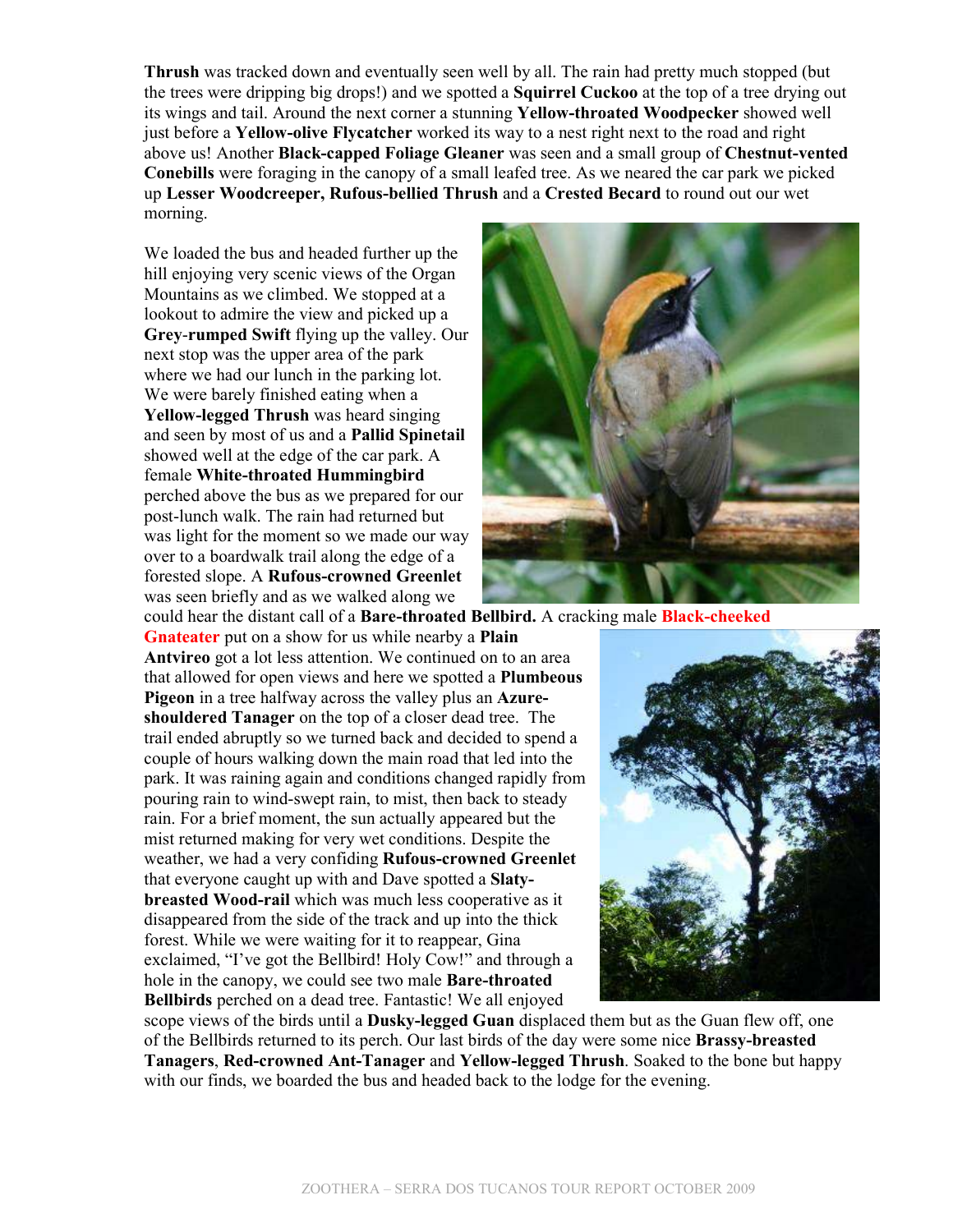### **Day 4 - Saturday 10th October**

Today was our day to see the endemic Three-toed Jacamar, a marathon 200 kilometre loop through farm lands and wetlands picking up as many birds as possible along the way. It was raining when

we left the lodge but by the time we arrived at our first stop it was dry and the sun was shining. Our birding stop overlooked a farm that stretched up a small valley where there were **White-rumped Swallows** and **Southern Rough-winged Swallows** flying around. A **Green Kingfisher** was perched over a small pond and some **Ruddy Ground-doves** were seen on a fence. Across the road was a marsh area with several good looking male **Chestnut-capped Blackbirds** moving around and further out we spotted a stunning **Streamer-tailed Tyrant, quite a bird in flight! On the power** poles along the road there was **Rufous-bellied Thrush** and **Sayaca Tanager** and soaring over the open fields was a pale phase **White-tailed Hawk** which allowed good views as it twisted and turned. Nearby two **Rufous Hornero's** called loudly from their nest dome on the branch of a dead tree.



At our next stop, there was a **Crested Caracara** on a termite mound in the middle of a cow field and several **Giant Cowbirds** foraging in the short grass. A little further on we picked up **Chalkbrowed Mockingbird**, a male **Double-collared Seedeater**, **Small-billed Elaenia** and a very distant **Yellow-headed Caracara** seen in Steve's scope. Brian spotted a **Fork-tailed Flycatcher** in a Cecropia and Andy put us on a gorgeous male **Glittering-bellied Emerald** perched and glowing on a tree branch. An **Ashy-tailed Swift** was picked out with a few **Grey-rumped Swifts** flying low over the hillside and then a **Cattle Tyrant** flew in.

We moved on to an area with a marsh on one side and a tree covered hill on the other. A **Savannah Hawk** flew over as we got out of the van and a **Burnished-buff Tanager** and **Hooded Siskin** were seen in some evergreens above where we parked. We walked up the road a bit and picked up **Yellow-lored Tody Tyrant**, a female **Pin-tailed Manakin**, **Streaked Flycatcher**, **Olivaceous** 

**Woodcreeper**, **Violet**-**capped Woodnymph**, and a **Golden-crowned Warbler**. A male and female **Serra Antwren** was a good find and both showed really well, as did a male **Variable Antshrike**. Andy coaxed a tiny **Ochre-faced Tody Flycatcher** out which came in very close into some low grasses for quick but excellent views. There was very little on the marsh beside several showy **Black-capped Donacobius**. On the way back to the vehicle, David pointed out a small group of **Chestnut-vented Conebills** which gave much better views than our birds yesterday.

The next stop was an overlook where we had some real gems starting with a **Red-legged Seriema** on a nest in a tall tree stump. We scanned the open hillsides and found **Crested Black Tyrant**, **Chopi Blackbird**, another closer **Chalk-browed Mockingbird** and a distant **Long-tailed Tyrant**. An



**American Kestrel** was seen perched on a dead branch and then a really good find by Steve was a **Yellow-rumped Marshbird** which was scoped as it sat on a fence post.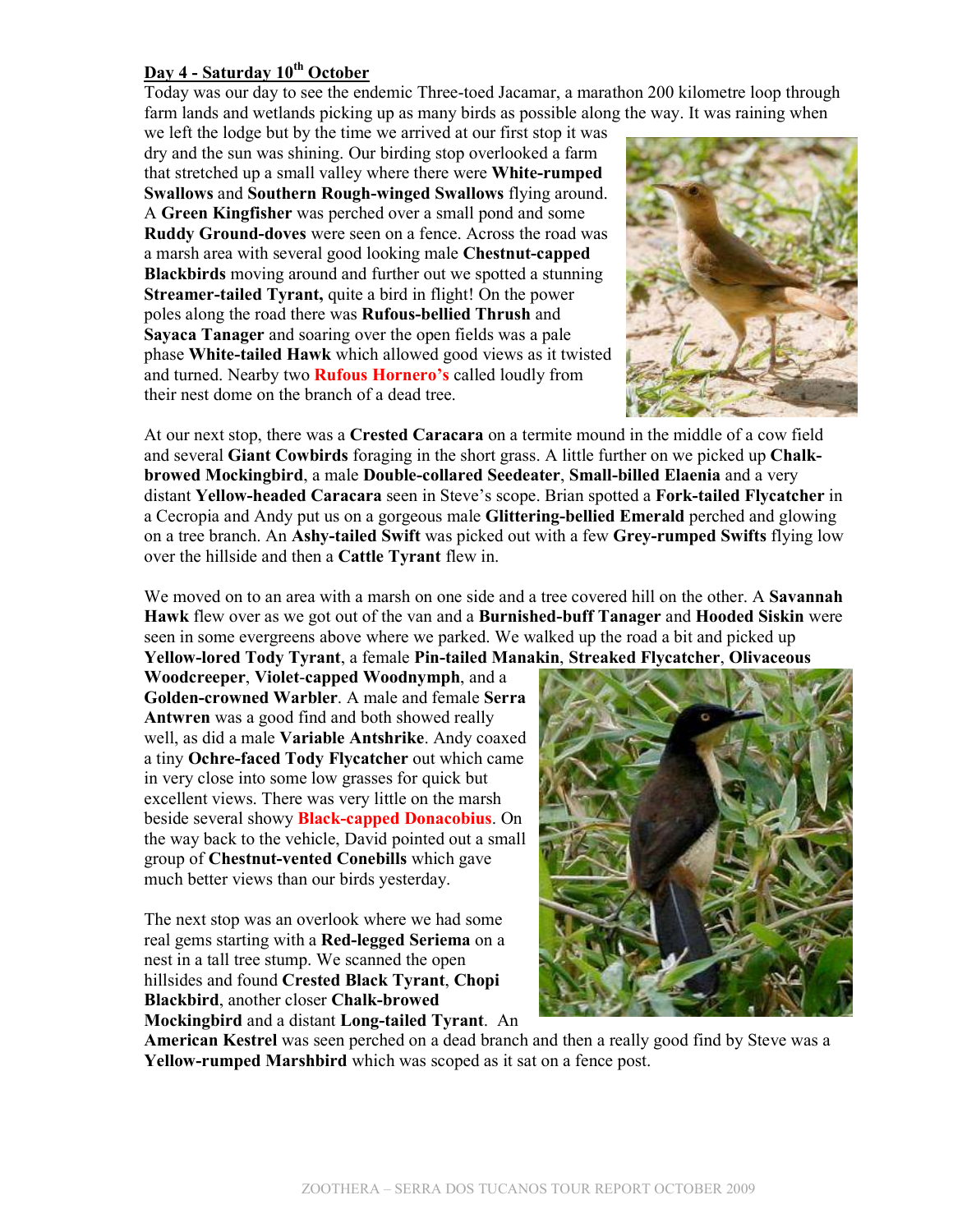We enjoyed a nice relaxed coffee stop in Duas Barras with some close views of **Ruddy Grounddoves** on a roof. A **Striated Heron** flew by and a group of noisy **White-eyed Parakeets** flew overhead.

From here we drove out of town through some more farm areas and then stopped for two **Lesser Yellow-headed Vultures** which were perched on a fencepost. While we watched these, Andy found a **White-browed Blackbird** on a distant post and set the scope for everyone to see. In a tree in the middle of the field were several **Picazuro Pigeons** and a couple of **Whistling Herons** and as we walked further along the road we found a **Chestnut-bellied Seedeater** in a moss covered tree. Next was a **Short-crested Flycatcher** which called and gave great views, shortly followed by our first **Tail-banded Hornero**.

Our next stop was for a gorgeous male



**Surucua Trogon** perched at eye level on a branch next to the road. We got out to marvel at this beauty when Pat picked out an excellent bird, a **Southern Antpipit** very close at eye level. We then coaxed one of two birds in where just about everyone had brief but very good views of this difficult species. As we were about to board the van, Steve picked up a **White-rumped Monjita** on top of a leafless tree on the horizon and we all saw it via the scope.

A little further on, Andy stopped the van for a large red headed woodpecker on some trees across a field. After much discussion and photos it was determined that the bird was indeed a **Lineated Woodpecker**, a rarity for this region of Brazil.

Next up was another roadside stop to see a pair of **Firewood Gatherers** in a nest on a dead tree right in the middle of a field. Further to the right were several **Red-rumped Cacique** nests hanging from an evergreen tree and a few of these sleek birds were seen in residence. A **Burrowing Owl** was seen preening on a tree on another hill and Gina spotted a skulky pair of **Yellow-chinned Spinetails** close to the ground below the **Firewood Gatherer**s tree. On a bare tree near some buildings, a pair of **White-eyed Parakeets** were seen perched together. This bird being poorly illustrated in the bird book.

A large marsh next to the road was our next stop and as we got out of the van, two **Brazilian Teal** took flight and landed out of



sight at the other end of the marsh. An **Ash-throated Crake** proved to be far more confiding as it walked toward us showing exceptionally well. In the marsh itself were some **Black-capped Donacobius** and **Chestnut-capped Blackbirds**, while a short walk to survey the small stream on the other side of the road found a **Rufous-fronted (Common) Thornbird** perched on a stick above the stream and a dainty **Sooty Tyrannulet** working the edges of the water. Andy found a distant **Green-barred Woodpecker** perched in a tree at the edge of the forest behind the marsh and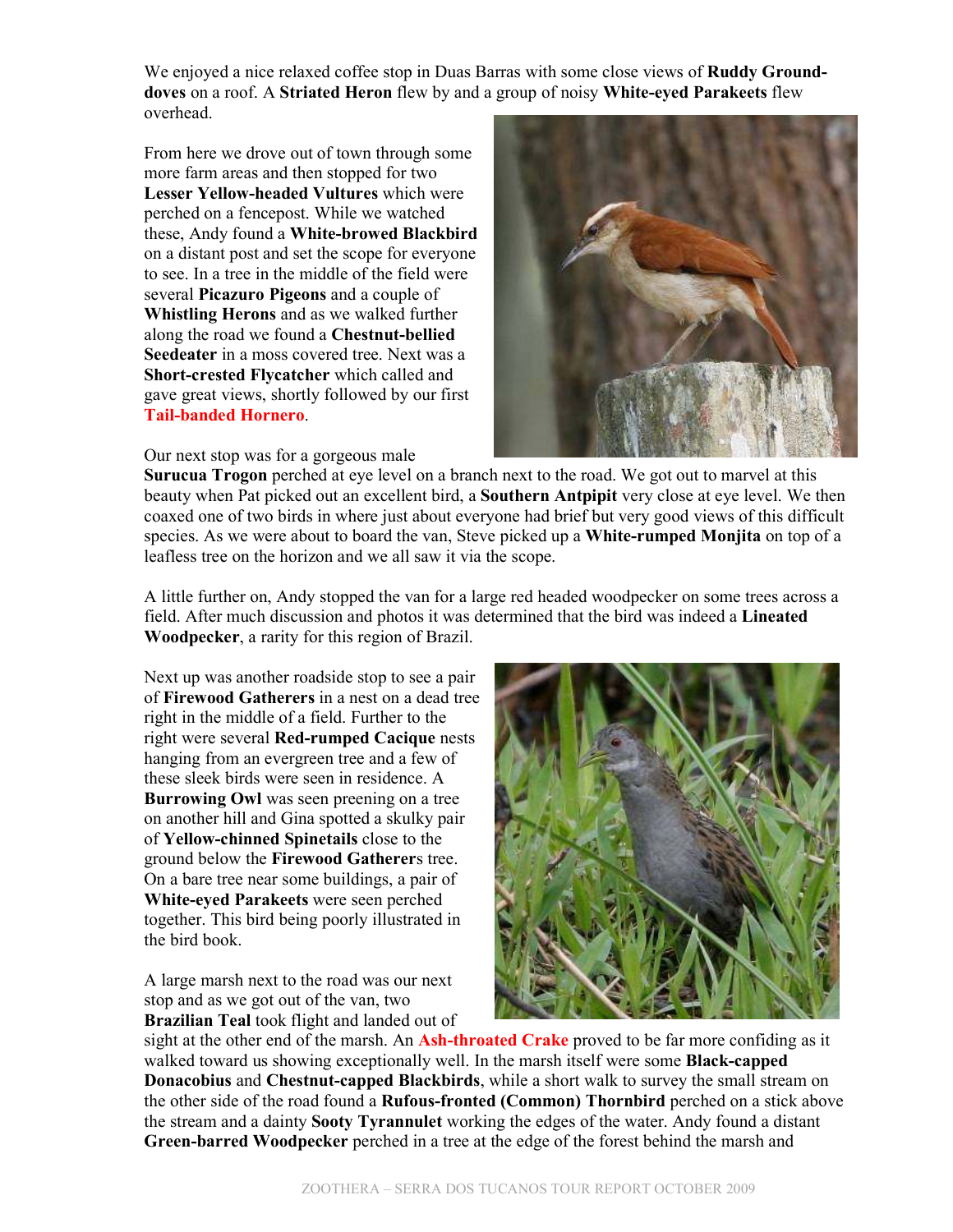another **Whistling Heron** gave a great performance. On the way back to the van, a very attractive **Yellow-browed Tyrant** was seen low amongst the weeds in a marsh, and as we attempted to move on a **Toco Toucan** was spotted in the trees across the valley. We set up the scopes and eventually saw the bird very well. A white lump in a field got our attention a little further on and sure enough, it turned out to be a lovely **Capped Heron**. After scoping the heron, we found a **Slaty-breasted Wood-Rail** walking along a stream running through a field but something spooked it and it ran off to cover. This was not a problem as around the next corner there was a pair of **Slaty-breasted Wood-Rails** copulating. We continued walking along the road until some noisy **Guira Cuckoos** appeared and allowed photos. Some people got onto a couple of distant **Tawny-headed Swallows** wheeling over the fields but they disappeared before everyone else had a chance.

Our next stop was for a quick picnic lunch along the roadside where we found a **Planalto** 

**Tyrannulet**, another **Rufous-fronted (Common) Thornbird** and a colourful male **Rufous-headed Tanager** in a pine tree. After lunch, we drove on and made another stop by some cow fields and a small pond. Among the cows there were **Rufous Hornero**, **Wattled Jacana** and **Great** and **Cattle Egrets**. A **White-headed Marsh Tyrant** was flitting around one of the ponds where there was a **Ringed Kingfisher** and several **Common Moorhens**.

We turned around and behind us up on the hill was our quarry – the fabulous looking **Threetoed Jacamar**! There were at least four birds flying back and forth over the hillside and perching in various bushes and small trees. They were catching insects of all types and generally showing off. What a fantastic bird! Cameras clicked away and videos rolled as the birds gave a really good show. After awhile our attention turned back to other birds in the area including



**Savannah** and **White-tailed Hawks** flying over, a **Yellow-bellied Elaenia** that entered the scene below the Jacamars, a flock of **Common Waxbills** in a small tree and an **Aplomado Falcon** that flew across and disappeared behind the Jacamar hill. Further away, three **Blue-winged Macaws**



flew over a hill and circled around finally perching on top of a tree and allowing good scope views.

It was getting late and we had quite a journey back to the lodge so we loaded the van and started driving back. The blue skies had given way to cloud and it was starting to sprinkle with rain. We made a quick stop for a **Rufous-capped Antshrike** that showed easily and well, and in the background, a **Creamy-bellied Thrush** appeared and a distant tree held a **Pale-vented Pigeon**.

Our last stop of the day was at Portao Azul where we walked up the muddy track to make the best of the last light of the day. A pair of **Dusky-legged Guans** flew over followed by a **Roadside Hawk**. A **Long-tailed Tyrant** was perched in the same spot as a few days ago and there were several birds at the trail junction including **Uniform Finch**, **Golden-crowned Warbler**, **Red-eyed**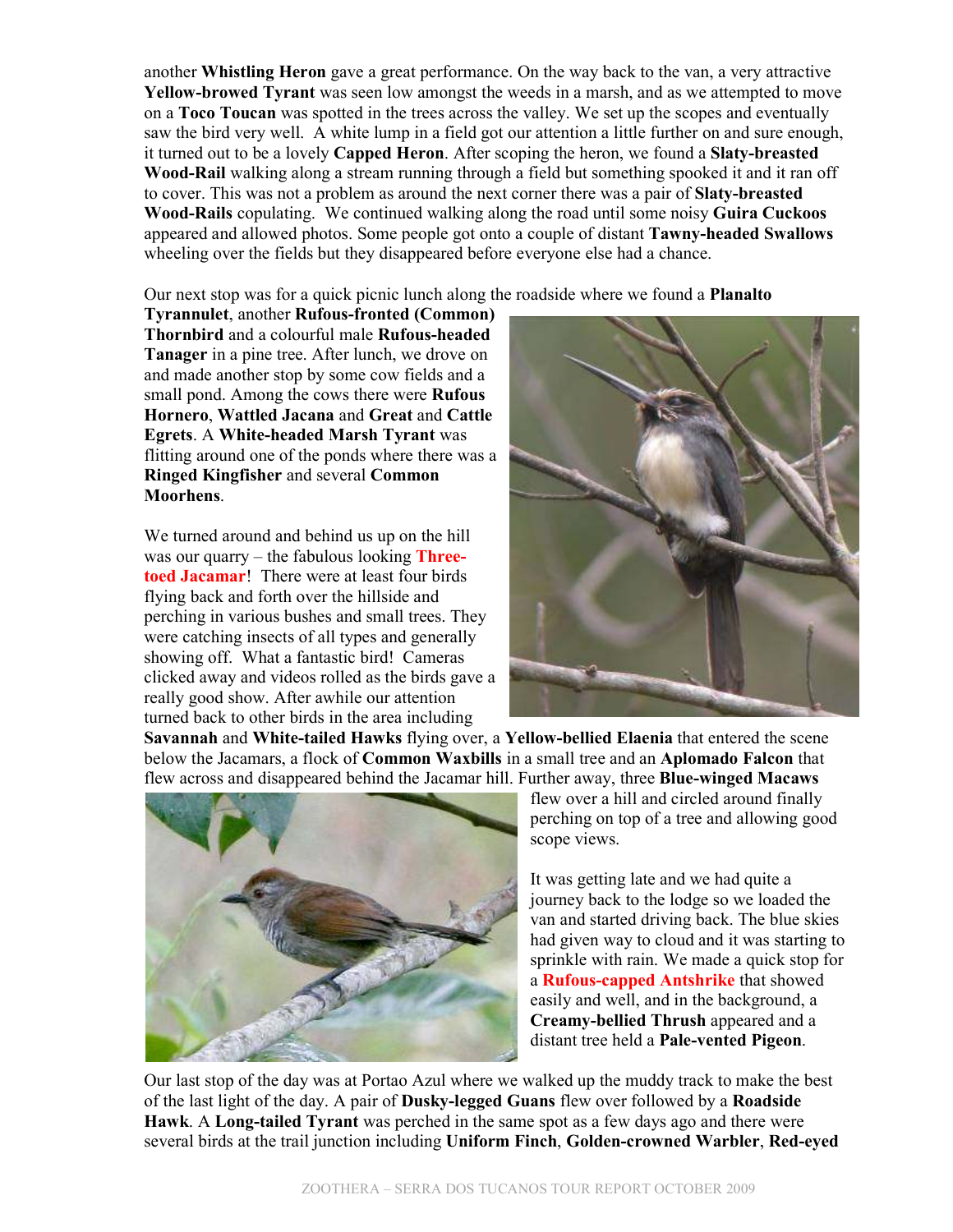**Thornbird**, and a cracking **Half-collared Sparrow**. A few steps further yielded male and female **Variable Antshrikes** and some **Brassy-breasted Tanagers**. On the way back to the van we had great looks at another good woodpecker, in the form of a nice **Robust Woodpecker** working some tree trunks up the hill. What a great bird to end the day on. It was dark when we arrived back at the lodge and after washing up we met to review the checklist for the day. In the end, we finished the "Jacamar" day with **123** species not counting what we had seen at the lodge feeders in the morning, several species only seen by the leaders and a few heards! We treated this as a fun day, and proof once again that we can find the birds. It was a great day of birding and one we'll long remember!

### **Day 5 - Sunday 11th October**

It was a stunning morning with bright sun and clear skies and the feeders active with colourful tanagers and hummingbirds whizzing around. A **Black-and-White Hawk-Eagle** could be seen from the lodge terrace as it perched on a distant tree near its nest.

After breakfast, we birded some of the trails in the forest behind the lodge. The most common call and sighting of the morning was **Blue Manakin** which seemed to be everywhere, so common that it



seemed droll after a while. A calling **Yellow-green Grosbeak**, on the other hand, would have been new had it not eluded us. A **Spot-billed Toucanet** flew in above us and showed briefly but then a **Spotbreasted Antvireo** was seen well by all. Next up was a confiding male **Scaled Antbird** and there were active flocks of both **Red-necked** and **Brassy-breasted Tanagers** in several areas. A few **Pin-tailed Manakins** were seen and a male **Blackcheeked Gnateater** was heard and then photographed by Mike and Steve. Further on a **Black-throated Trogon** was calling and soon appeared, and with some patience and repositioning everyone eventually got on it. A **Crested Oropendola** could be heard displaying and eventually showed for

some of us. We chased an **Ochre-bellied Flycatcher** which later showed well but the excitement of the morning was when a **Solitary Tinamou** exploded out of the trail in front of us and flew off. That got our blood pumping!

On another trail, we had nice looks at **Black-throated Grosbeak** and a curious pair of **Star-throated Antwrens** that were seen by all. We also added **Yellow-olive Flycatcher** and **Lesser Woodcreeper** and a showy **Whitebarred Piculet** as we made our way back down to the lodge.

A **Spot-billed Toucanet** was seen in the trees not far from the main road, an improvement on the views we'd had so far. We arrived back at the terrace and scoped the **Blackand-White Hawk Eagle** on its nest again. The usual suspects were on the feeders and a **Buff-throated Saltator** was a new feeder visitor. Andy had informed us that we had the afternoon free! We didn't fancy that so instead we arranged to bird a trail just up the road from the lodge.

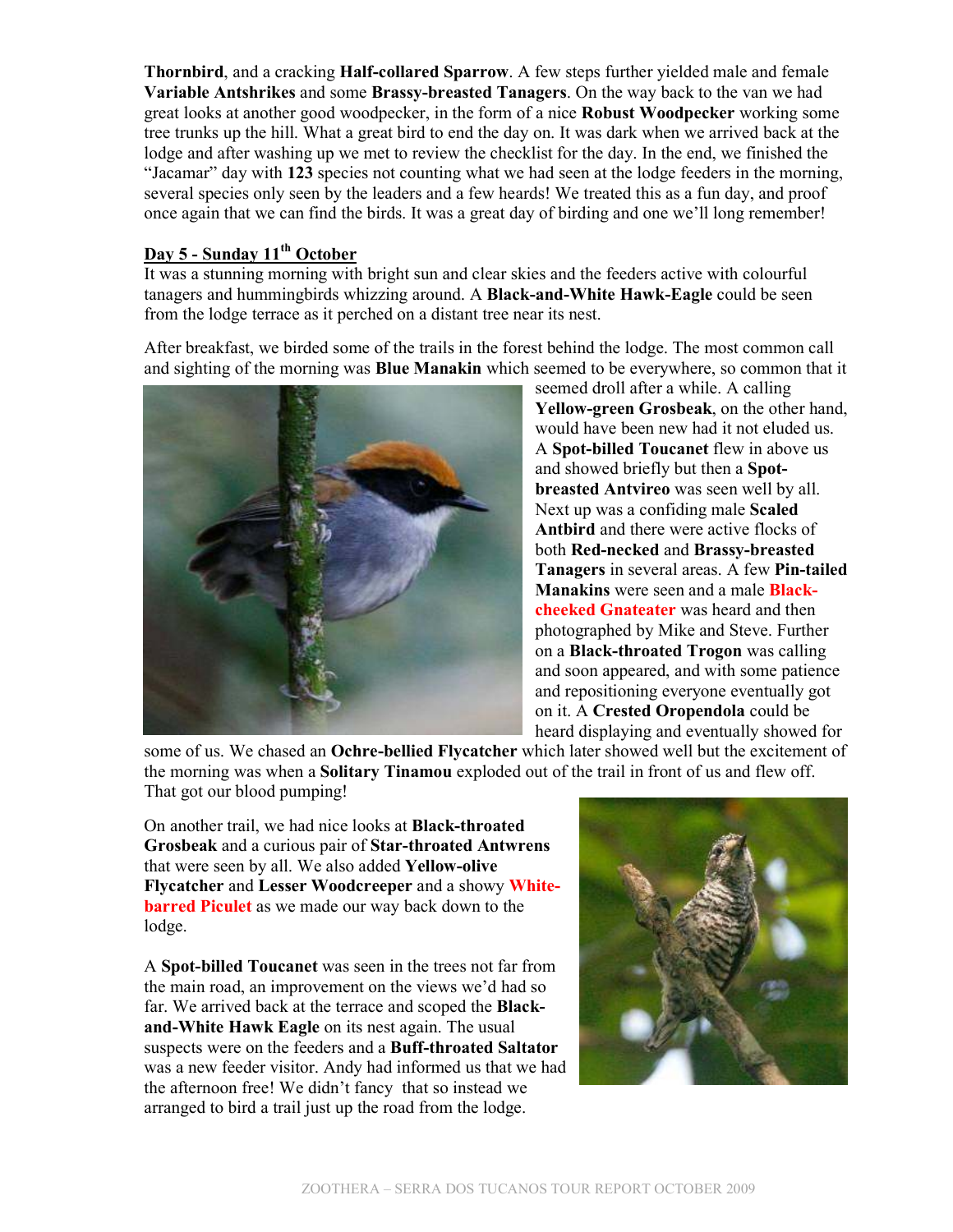In between lunch and our afternoon excursion, some people saw a pair of **Crescent-chested Puffbirds** near the bridge and others had the **Sharp-tailed Streamcreeper** bringing food to a nest behind a large rock in the river. The **Blond-crested Woodpecker** visited its favourite banana feeder

and amazingly three **Tufted-eared Marmosets** arrived and fed on one of the feeding tables. This was a first for Serra dos Tucanos.

Andy drove us up and dropped us off at the entrance to the C.e.d.a.e. Trail. At the top of the trail we had a nice **Tropical Parula** as well as **Banaquit** and **Black-goggled Tanager**. It was a glorious afternoon and we walked down the trail through the forest to a river at the bottom of the hill. There were flocks of **Green-headed** and **Rednecked Tanagers** around and we saw **Lesser Woodcreeper** and even more **Blue Manakins**. It was quiet for most of the time until we turned back toward the trail entrance. We could hear some **Crested** 

**Oropendolas** displaying and a few were spotted flying



around. As we crossed a small bridge and started up the hill a superb **Mantled Hawk** soared overhead and showed very well. Not much further up, a **White-throated Spadebill** was spotted and then a smart looking **Ferruginous Antbird** put on a great performance. A **Scaly-headed Parrot** flew over and both **White-collared Swifts** and the smaller **Grey-rumped Swifts** were seen over the

course of the afternoon. We arrived back at the lodge around 4:30 PM giving us plenty of free time before dinner.

### **Day 6 - Monday 12th October**

Today several of us were out early to check the moths by the pool and the birds at the feeders. David T. came running into the garden to report **Crescentchested Puffbirds** on one of the trails. As promised, a pair of these gorgeous birds were showing well on a trail not far from the lodge and we all caught up with this prized species before breakfast.

After breakfast, we loaded the van and headed out to Pico de Calendonia in search of higher elevation specialties. The van ferried us up the steep hill in turns and while waiting for the next ride, some of us got on **Cinnamon Tanager**, **Glittering-bellied Emerald** and **Whiteeyed Parakeet**. Once we had all gathered, we set off on our walk up the steep hill in the mist, where we were



passed by a group of noisy teenagers wondering what we were up to.

The first birds we worked on were a couple of **Spix's (Chicli) Spinetails** that eventually gave themselves up with good views. Julie spotted our next target bird a **Rufous-tailed Antbird** and we all got great views of this normally skulky bird. Nearby we heard the distinctive call of a tapaculo and in no time we were watching a **Mouse-coloured Tapaculo** literally a few feet away. This tiny little bird moved around giving tantalizing but good views. It should be noted that this species may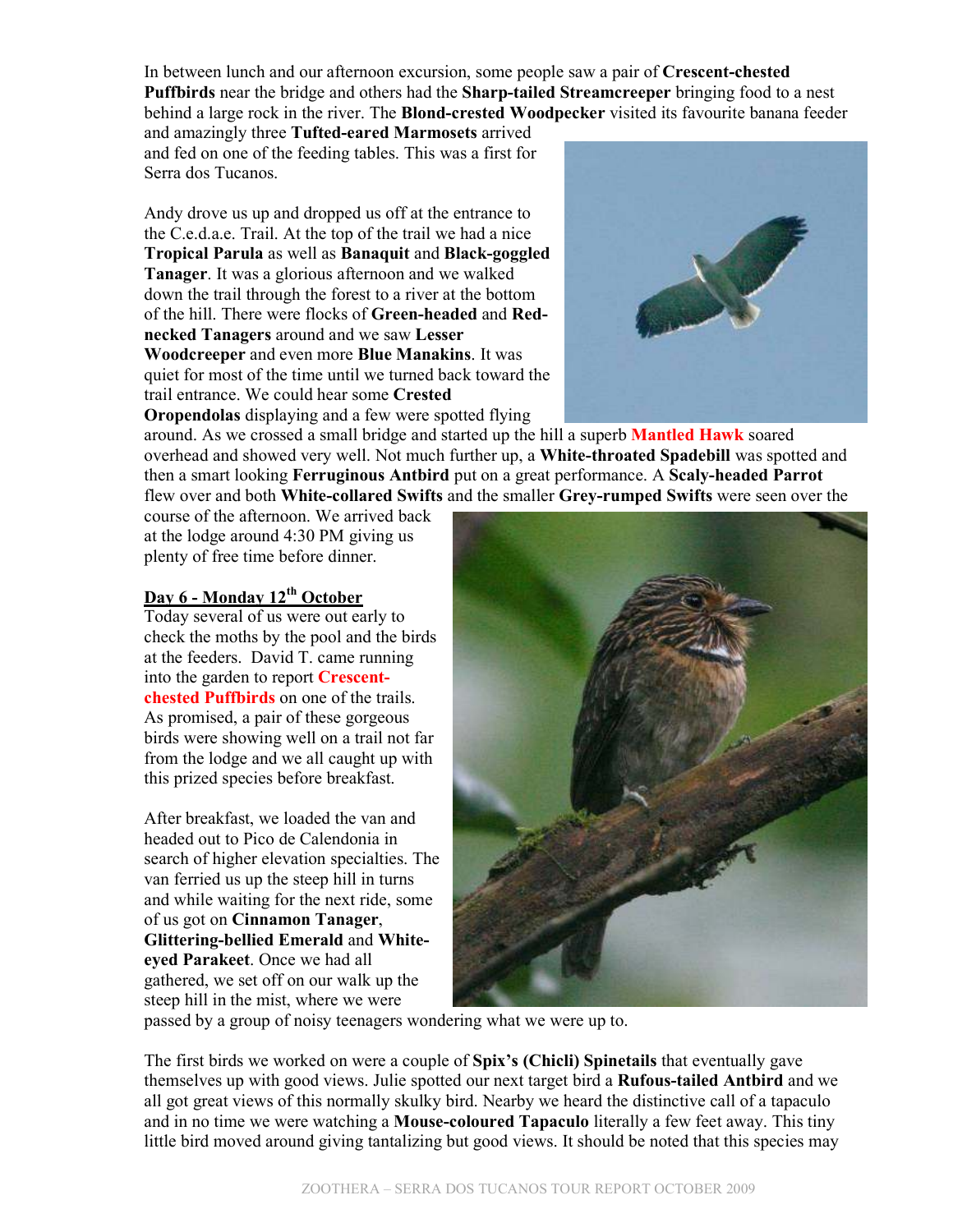be split and called **Serra-do-Mar Tapaculo**. In the same area an **Ochre-faced Tody-flycather** came in very close and allowed better views than the bird we had seen during our Jacamar day! We continued up the hill all the time getting closer to the high pitched call of a **Black-and-Gold Cotinga**. We soon found our quarry but it was misty and the bird looked completely black sat on a branch silhouetted against the grey sky. In fact it looked much like a Blackbird, as the yellow on the wings was only visible when the bird turned slightly. Our views were less than satisfying.

Attention was then diverted to a **Serra-do-Mar Tyrant-Manikin** that arrived nearby and showed

exceptionally well for us. **Uniform Finches** were spotted in a tangle and a stunning **Yellow-browed Woodpecker** worked away on a dead branch. A **Buff-browed Foliagegleaner** eventually gave close views while a pair of **White-rimmed Warblers** performed admirably as they sang from the low bushes beside the road. We carried on up the hill and beside a corner we hit a small mixed flock. A **Diademed Tanager** was a little frustrating as it was silhouetted on the top of a tree and then three or four **Mottle-cheeked Tyrannulets** worked their way through accompanied by a single **Serra-do-Mar Tyrannulet** allowing comparisons of the subtle differences between these two species. We then heard a



**Large-tailed Antshrike** and after some tantalizing flight views the bird eventually appeared close beside us in a thick tangle. Nearby we watched both **Pallid Spinetail** and **Rufous-tailed Antbird** before reaching our final corner in prime cotinga habitat. David found us a female **Blue-billed Black Tyrant** perched on a dead tree and Steve then found a **Swallow-tailed Cotinga** perched on



another dead tree. As we watched these birds a **Diademed Tanager** was seen hawking insects and gave much better views than earlier. We then had another or the same **Swallow-tailed Cotinga** land much closer in a tree top and an **Olivaceous Elaenia** was scoped. Several Roadside Hawks flew around calling and a very smart looking **Baychested Warbling Finch** showed well. Back on the dead trees we had a **Sheartailed Gray Tyrant** but no sight nor sound of the elusive **Grey-winged Cotinga** a speciality of this area. We then set off back down hill where we were pleased to see both **Greenwinged Saltator** and **Thick-billed Saltator** together.

It was time to move on to another area for our picnic lunch. Malcolm found a nice **White-eared Puffbird** on the top of a snag, and we also got to see another **Swallow-tailed Cotinga** and a **Swallow Flycatcher** which is split from the **Cliff Flycatcher** which can be found along the range of the Andes. Brian drew our attention to a flycatcher perched above us and after giving its call it was confirmed as a **Swainson's Flycatcher**. Several other species kept us entertained during lunch including **Hooded Siskins**, **Campo Flicker** and a **Savannah Hawk**.

From here we drove back towards the lodge and stopped off for our walk along the Theodoro Trail.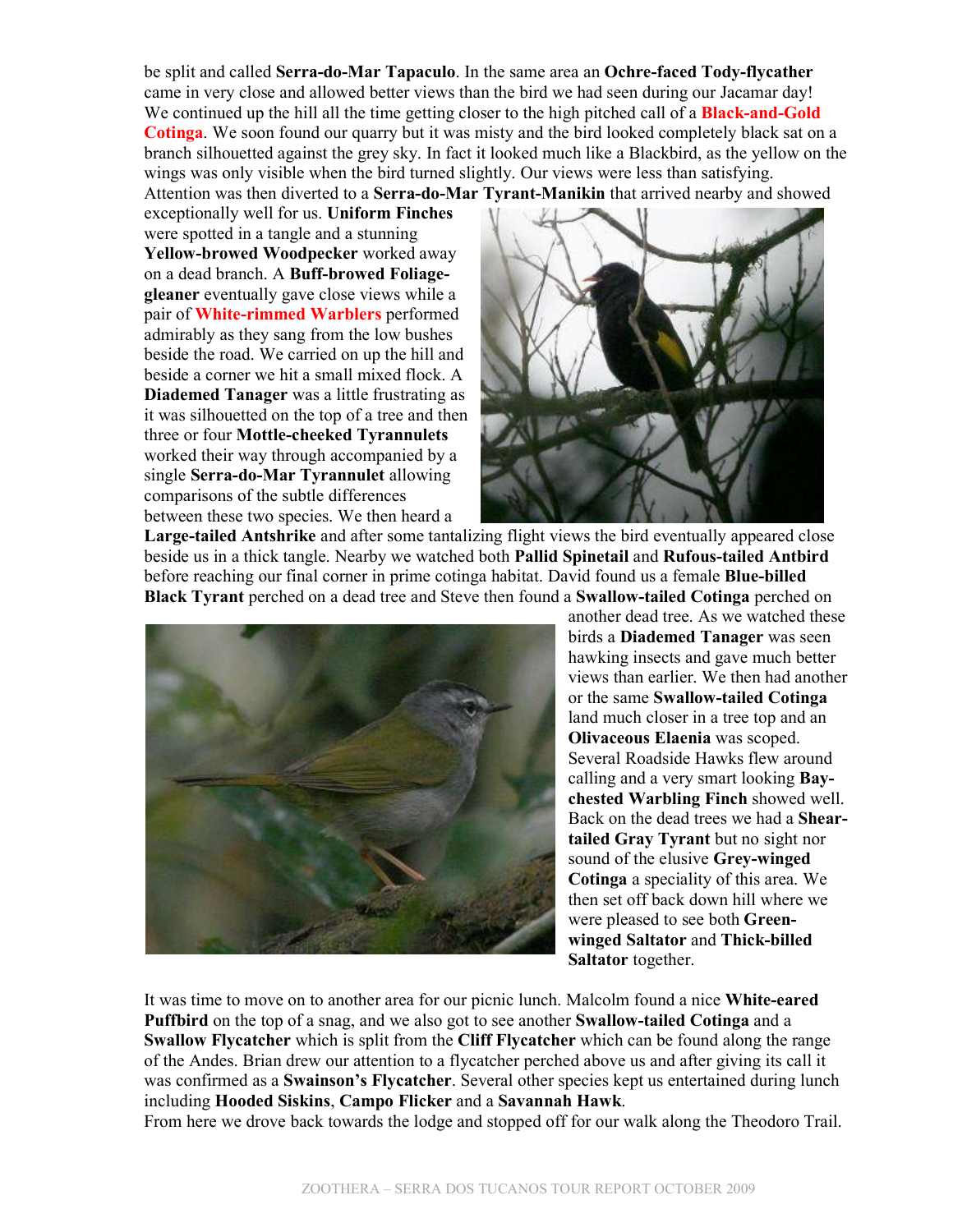A **Squirrel Cuckoo** was quickly found and soon forgot as we concentrated our efforts on getting fleeting glimpses of a **White-bearded Antshrike**. Much more obliging was a **Bertoni's Antbird** that came in close and was seen well by everyone. As we moved on it was found that a land slide had blocked the track, meaning that we had to struggle over 50 metres of fallen trees. Mike and

Julia decided to turn back at this point. The rest of us got through and were soon watching a female **White-winged Becard**, followed by an **Ochre-breasted Foliage-Gleaner** and quick looks at a **Brazilian Ruby** as it flitted around a flowering tree. Moving on we could hear the distinctive call of a **Shrike-like Cotinga**, but the bird remained where it was, which was well out of sight. Further on we heard another distinctive call which this time belonged to a **Sharpbill**. We tried to coax it in but to no avail. As compensation we did find a nice **Scale-throated Hermit** which was singing from inside a small bush. We decided it was time to leave and when we got back to the bus Julie and Mike reported seeing both a **White-throated Woodcreeper** and a **White-browed Woodpecker**. We returned to the lodge.

#### **Day 7 – Tuesday, October 13**

This morning after breakfast we drove to Regua lodge. As soon as we arrived, a **Tropical Screech-owl** was seen perched in a tree right beside the car park. After numerous photos, we

walked a trail into the forest where a pair of **White-flanked Antwrens** were actively feeding. Just behind us, Aldo found a **Lemon-chested Greenlet** and Andy called us back to see it. A **Sooretama** 

**Slaty-Antshrike** was not so easy as it flitted among the trees in the background and never came close enough for satisfying views. The **Chestnut-backed Antshrike** that had been chasing the Sorretama around was much more confiding and came in close and allowed excellent views beside the trail. In between trying to get on the Antshrikes, a **Whitebarred Piculet** was seen in the trees above us and some **White-bearded Manakins** were snapping their wings and displaying in thick cover and out of view. Next up, some wrens were spotted in a nearby tangle close to the trail. One was a **Long-billed Wren** that called and was seen by some of us, while the other two were **Moustached Wrens** which



eventually showed well for everyone. In the branches above the tangle, there were also several **Chestnut-vented Conebills**.

We walked through the forest to an opening on a hillside with vistas of the sprawling hills and valley below. Andy identified a **White-necked Hawk** perched on a dead tree in the distance, before it took flight and revealed its clean white tail with black subterminal band. – another endemic under our belts. Brian picked up a **Lesser Yellow-headed Vulture** flying over the opposite hillside and Gina found a **Brown-throated Three-toed Sloth** in a tree on the horizon. Back in the forest, we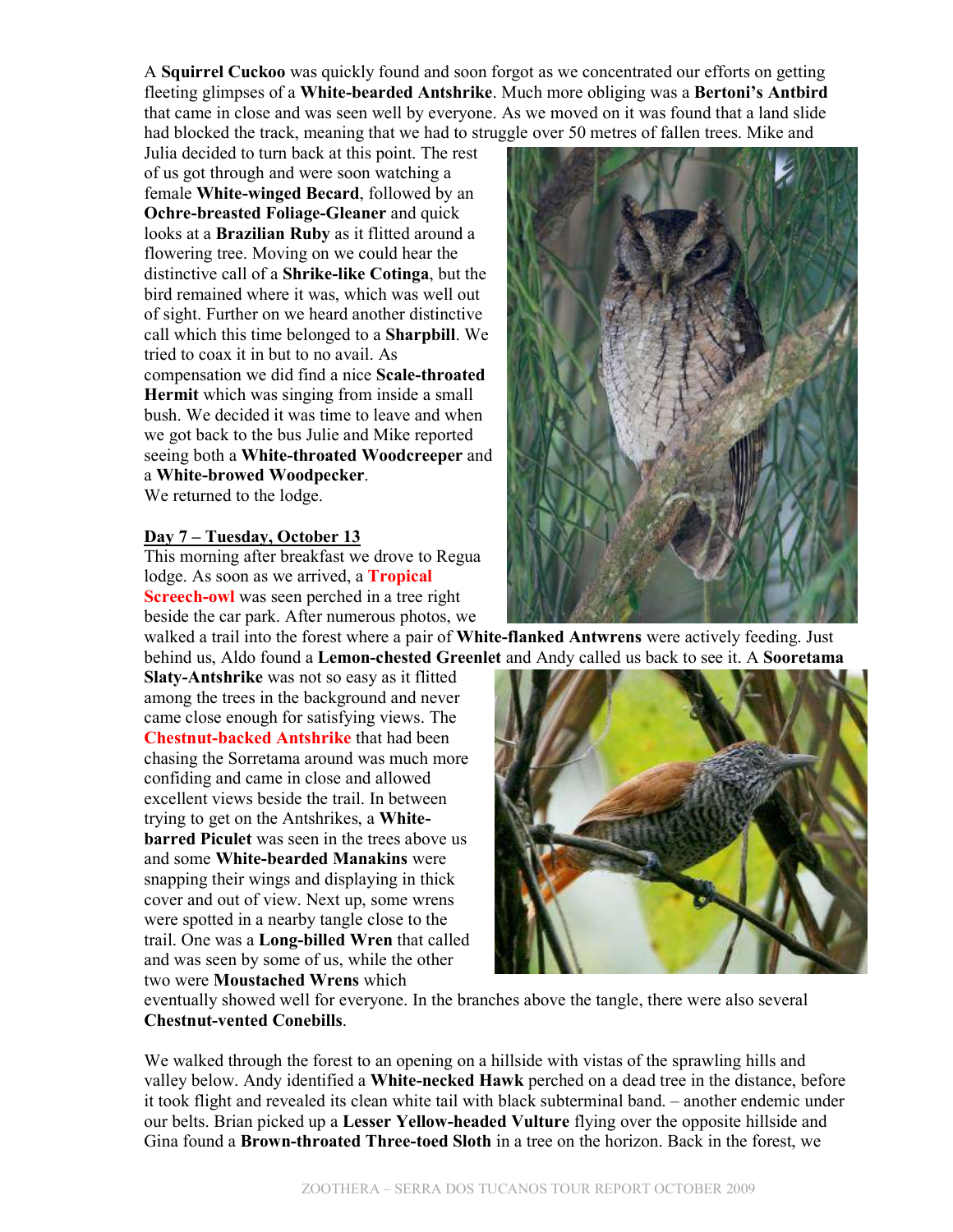had better views of a close **Long-billed Wren** and some of us saw the **Black-cheeked Gnateater** that was calling as we passed it by. Alan spotted a **Yellow-eared Woodpecker** which was well seen and Dave C. spotted a **Rufous-tailed Jacamar** perched quietly away at the back of the forest.

We continued walking to an open area where several **Boat-billed Flycatchers** were hawking insects. In the trees at the edge of the forest we had **Yellow-backed Tanager** and **Red-rumped Cacique** while some **Southern Rough-winged Swallows** flew above us. We arrived at the edge of a reedy wetland area where a herd of at least 25 **Capybara** were cautiously eyeing us. A **White-headed Marsh Tyrant** was flying between the reeds and there were many **Common Moorhens** around. We walked the edge of the wetland and saw **Yellow-**



**chinned Spinetail**, **Southern Beardless Tyrannulet**, **Chestnut-capped Blackbird**, before David T spotted a female **Masked Duck** camouflaged in the middle of the pond. At the far shore were some **White-faced Whistling Ducks** and further out into the pond there were three **Pied-billed Grebes** and several **Least Grebes**. In another smaller pond on the other side were more **Masked** 

**Ducks** including some nice males. **Brazilian Teal** were seen in both ponds, and a little further on, David T. triumphed again by spotting some **Blue-winged Parrotlets** in a close tree. As we came back toward the main lodge, Andy and Steve picked up a **Common Tody-flycatcher** and some of us saw a briefly perched **White-chinned Sapphire**. It was a great morning of birding and now time to head back to the lodge for lunch. Those going on to the Pantanal departed for Rio in the afternoon while the others had their free afternoon around the lodge. As a bonus and because the flight was not until the evening of the following day those staying at Serra dos Tucanos could also enjoy another morning around the lodge rather than sit in Rio airport.



### **TOP FIVE BIRDS OF THE TRIP AS VOTED BY TOUR PARTICIPANTS**

- 1. Blond-crested Woodpecker
- 2. Saffron Toucanet
- 3. Black-cheeked Gnateater
- 4. Swallow-tailed Cotinga
- 5. Ferruginous Antbird

**We would like to thank everyone for making this a fun tour to lead, and particularly to Andy Foster for his excellent birding skills and knowledge.** Steve & Gina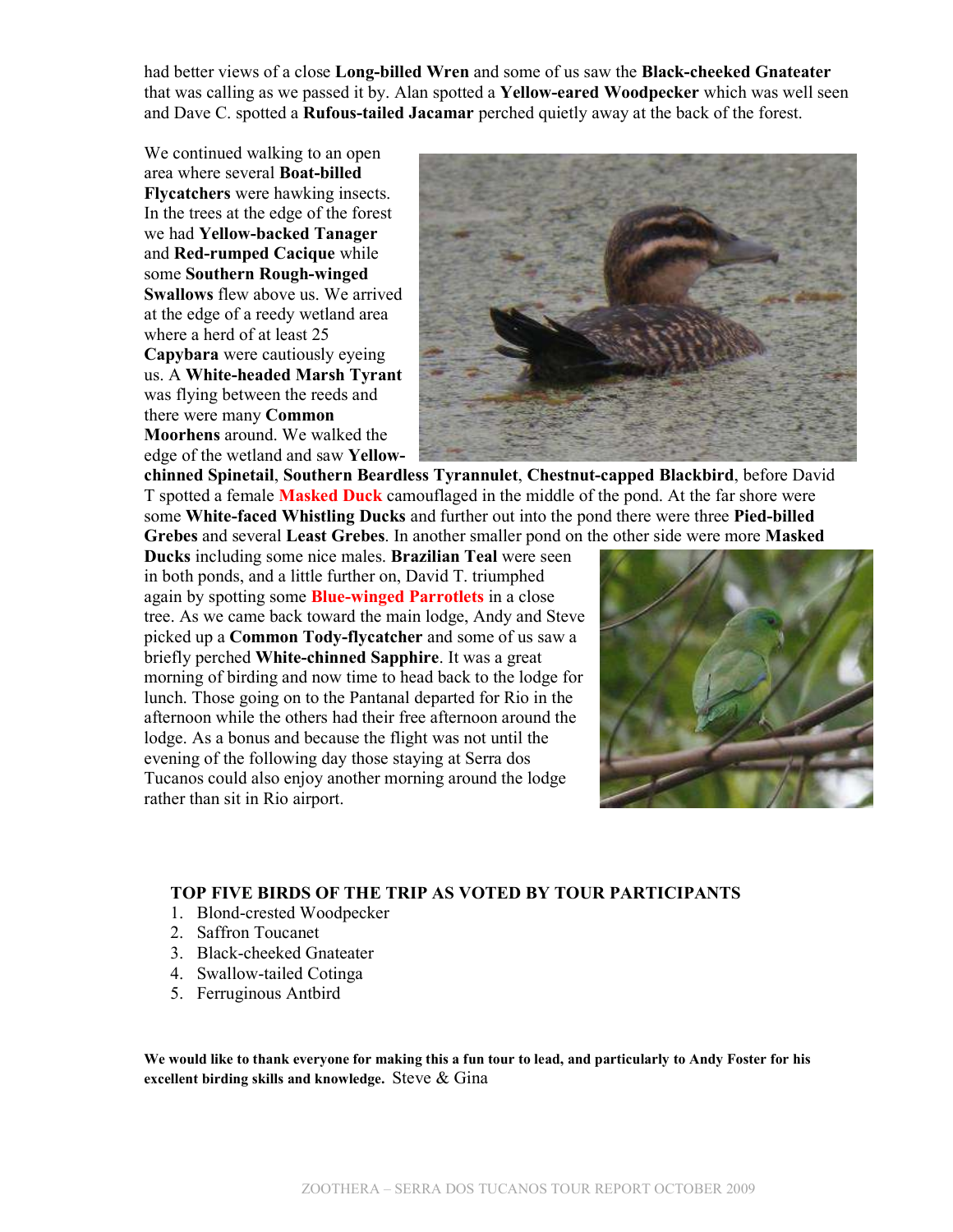## **BIRDLIST FOR BRAZIL: Serra Dos Tucanos October 2009**

| <b>SPECIES</b> |                                                                                    | <b>Scientific Name</b>    | No of<br>birding days<br>out of 7 | Highest daily count<br>$C = Common$<br>LC = Locally Common |
|----------------|------------------------------------------------------------------------------------|---------------------------|-----------------------------------|------------------------------------------------------------|
|                | <b>BLACK Bold = Atlantic Forest Endemic</b><br><b>RED Bold = Brazilian Endemic</b> |                           | recorded                          | $H$ or $h$ = Heard only<br>$N/C = No$ count                |
| 1.             | Solitary Tinamou                                                                   | Tinamus solitarius        | 1                                 | 1                                                          |
|                | <b>Brown Tinamou</b>                                                               | Crypturellus obsoletus    | $\mathbf{1}$                      | Heard                                                      |
| 2.             | <b>Least Grebe</b>                                                                 | Tachybaptus dominicus     | $\overline{2}$                    | 15                                                         |
| 3.             | Pied-billed Grebe                                                                  | Podilymbus podiceps       | $\mathbf{1}$                      | 3                                                          |
| 4.             | <b>Brown Booby</b>                                                                 | Sula leucogaster          | $\overline{2}$                    | $10+$                                                      |
| 5.             | Neotropic Cormorant                                                                | Phalacrocorax brasilianus | 1                                 |                                                            |
| 6.             | Magnificent Frigatebird                                                            | Fregata magnificens       | $\overline{c}$                    | 300                                                        |
| 7.             | Whistling Heron                                                                    | Syrigma sibilatrix        | $\overline{2}$                    | $\overline{2}$                                             |
| 8.             | Capped Heron                                                                       | Pilherodius pileatus      | $\overline{2}$                    | 8                                                          |
| 9.             | Cocoi Heron                                                                        | Ardea cocoi               | $\overline{2}$                    | $\mathbf{1}$                                               |
| 10.            | <b>Great Egret</b>                                                                 | Ardea alba                | $\overline{4}$                    | N/C                                                        |
| 11.            | <b>Snowy Egret</b>                                                                 | Egretta thula             | 3                                 | $10+$                                                      |
| 12.            | Cattle Egret                                                                       | <b>Bubulcus</b> ibis      | 4                                 | 300                                                        |
| 13.            | <b>Striated Heron</b>                                                              | <b>Butorides</b> striatus | $\overline{2}$                    | 1                                                          |
| 14.            | Black-crowned Night-Heron                                                          | Nycticorax nycticorax     | $\overline{c}$                    | $\overline{2}$                                             |
| 15.            | White-faced Whistling-Duck                                                         | Dendrocygna viduata       | $\mathbf{1}$                      | 20                                                         |
| 16.            | <b>Brazilian Teal</b>                                                              | Amazonetta brasiliensis   | $\overline{2}$                    | $\overline{4}$                                             |
| 17.            | <b>Masked Duck</b>                                                                 | Nomonyx dominica          | $\mathbf{1}$                      | 6                                                          |
| 18.            | <b>Black Vulture</b>                                                               | Coragyps atratus          | $\overline{7}$                    | $\mathcal{C}$                                              |
| 19.            | <b>Turkey Vulture</b>                                                              | Cathartes aura            | 4                                 | LC                                                         |
| 20.            | Lesser Yellow-headed Vulture                                                       | Cathartes burrovianus     | $\overline{c}$                    | $\overline{4}$                                             |
| 21.            | <b>White-necked Hawk</b>                                                           | Leucopternis lacernulata  | $\mathbf{1}$                      | 1                                                          |
| 22.            | <b>Mantled Hawk</b>                                                                | Leucopternis polionota    | $\mathbf{1}$                      | $\,1\,$                                                    |
| 23.            | Savanna Hawk                                                                       | Buteogallus meridionalis  | $\overline{2}$                    | 3                                                          |
| 24.            | Roadside Hawk                                                                      | <b>Buteo</b> magnirostris | 5                                 | 3                                                          |
| 25.            | White-tailed Hawk                                                                  | <b>Buteo</b> albicaudatus | $\mathbf{1}$                      | 3                                                          |
| 26.            | Black and White Hawk Eagle                                                         | Spizastur melanoleucus    | $\mathbf{1}$                      | $\mathbf{1}$                                               |
| 27.            | Southern Caracara                                                                  | Caracara plancus          | 5                                 | LC                                                         |
| 28.            | Yellow-headed Caracara                                                             | Milvago chimachima        | 4                                 | 3                                                          |
| 29.            | American Kestrel                                                                   | Falco sparverius          | $\overline{2}$                    | 3                                                          |
| 30.            | Aplomado Falcon                                                                    | Falco femoralis           | 1                                 | 1                                                          |
| 31.            | Dusky-legged Guan                                                                  | Penelope obscura          | 3                                 | 3                                                          |
| 32.            | Limpkin                                                                            | Aramus guarauna           | 1                                 | 1                                                          |
| 33.            | <b>Slaty-breasted Wood Rail</b>                                                    | Aramides saracura         | $\overline{2}$                    | $\overline{3}$                                             |
| 34.            | Ash-throated Crake                                                                 | Porzana albicollis        | $\mathbf{1}$                      | 1                                                          |
|                | <b>Blackish Rail</b>                                                               | Pardirallus nigricans     | 1                                 | Heard                                                      |
| 35.            | Purple Gallinule                                                                   | Porphyrio martinica       | 1                                 | 6                                                          |
| 36.            | Common Moorhen                                                                     | Gallinula chloropus       | 2                                 | $10+$                                                      |
| 37.            | Red-legged Seriema                                                                 | Cariama cristata          | $\overline{2}$                    | $\overline{2}$                                             |
| 38.            | Wattled Jacana                                                                     | Jacana jacana             | 3                                 | $_{\rm LC}$                                                |
| 39.            | Southern Lapwing                                                                   | Vanellus chilensis        | 5                                 | $\rm LC$                                                   |
| 40.            | Kelp Gull                                                                          | Larus dominicanus         | $\overline{2}$                    | $\ensuremath{\text{N}}\xspace/\ensuremath{\text{C}}$       |
| 41.            | South American Tern                                                                | Sterna hirundinacea       | $\overline{2}$                    | $\overline{2}$                                             |
| 42.            | Picazuro Pigeon                                                                    | Patagioenas. picazuro     | $\overline{5}$                    | $30+$                                                      |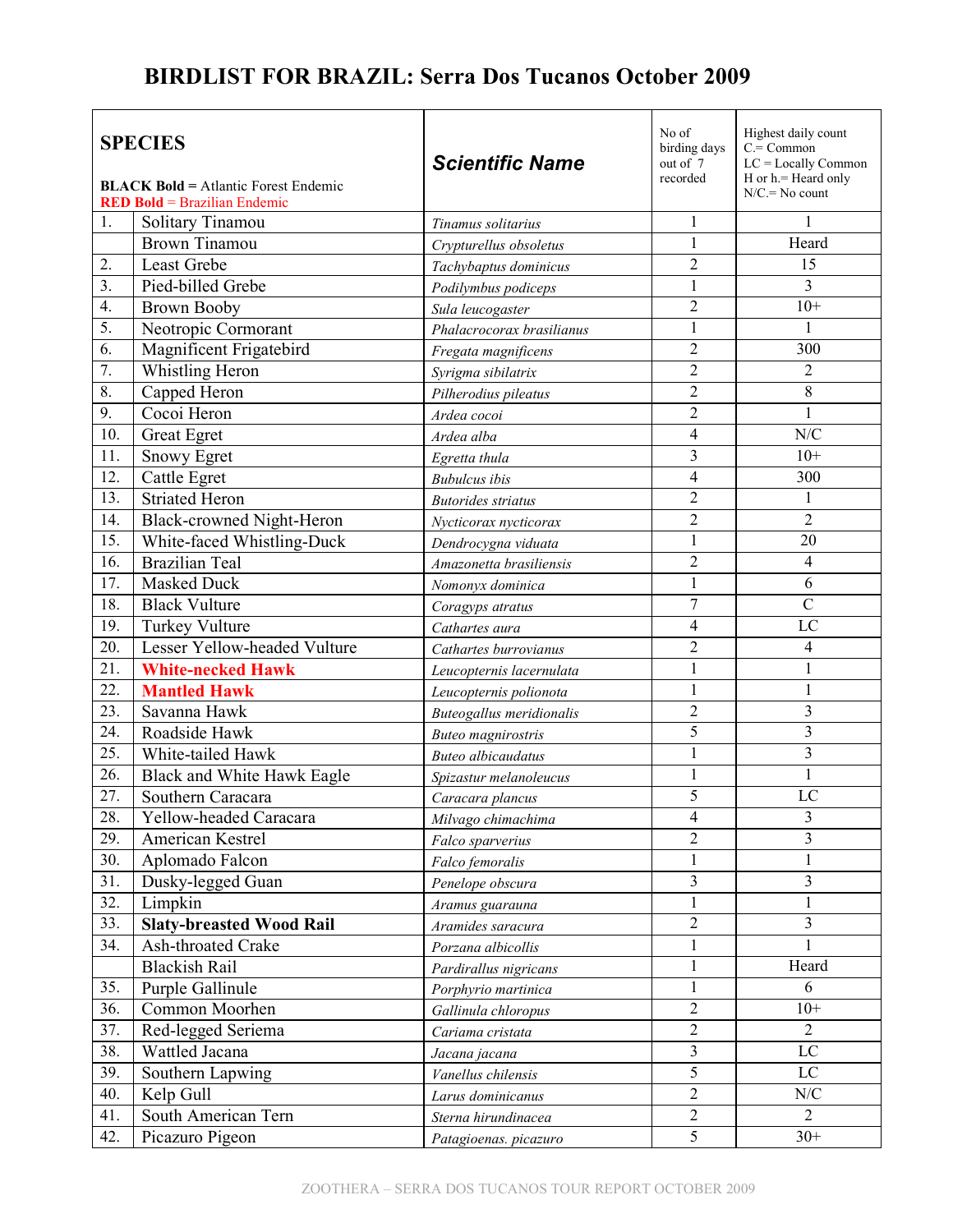| 43.               | Plumbeous Pigeon                  | Patagioenas plumbea         |                          | 1              |
|-------------------|-----------------------------------|-----------------------------|--------------------------|----------------|
| 44.               | Pale-vented Pigeon                | Patagioenas cayennensis     | 1                        | 1              |
| 45.               | Ruddy Ground-Dove                 | Columbina talpacoti         | 5                        | LC             |
| 46.               | Gray-fronted Dove                 | Leptotila. rufaxilla        | $\overline{2}$           | $\overline{c}$ |
| 47.               | Ruddy Quail-Dove                  | Geotrygon montana           | $\mathbf{1}$             | $\mathbf{1}$   |
| 48.               | <b>Blue-winged Macaw</b>          | Primolius maracana          | $\,1$                    | 5              |
| 49.               | White-eyed Parakeet               | Aratinga leucophthalmus     | 3                        | 10             |
| 50.               | <b>Maroon-bellied Parakeet</b>    | Pyrrhura frontalis          | $\overline{7}$           | 8              |
| 51.               | <b>Blue-winged Parrotlet</b>      | Forpus xanthopterygius      | 1                        | 2              |
| $\overline{52}$ . | <b>Plain Parakeet</b>             | Brotogeris tirica           | 5                        | 6              |
| 53.               | Scaly-headed Parrot               | Pionus maximiliani          | $\overline{3}$           | 4              |
| 54.               | Squirrel Cuckoo                   | Piaya cayana                | 6                        | $\overline{2}$ |
| 55.               | Smooth-billed Ani                 | Crotophaga ani              | $\overline{4}$           | LC             |
| 56.               | Guira Cuckoo                      | Guira guira                 | 3                        | 10             |
| 57.               | Tropical Screech-Owl              | Megascops choliba           | $\mathbf{1}$             | 1              |
| 58.               | White-collared Swift              | Stretoprocne zonaris        | 5                        | LC             |
| 59.               | Gray-rumped Swift                 | Chaetura cinereiventris     | $\overline{4}$           | $20+$          |
| 60.               | Ashy-tailed Swift                 | Chaetura andrei             | 3                        | $\overline{2}$ |
| 61.               | <b>Saw-billed Hermit</b>          | Ramphodon naevius           | $\overline{5}$           | $\mathbf{1}$   |
| 62.               | <b>Scale-throated Hermit</b>      | Phaethornis eurynome        | $\,1$                    | $\overline{2}$ |
| 63.               | <b>Sombre Hummingbird</b>         | Campylopterus cirrhochloris | $\overline{7}$           | $12+$          |
| 64.               | Swallow-tailed Hummingbird        | Eupetomena macrourus        | $\overline{7}$           | $\overline{2}$ |
| 65.               | <b>Black Jacobin</b>              | Florisuga fuscus            | $\overline{7}$           | $15+$          |
| 66.               | Glittering-bellied Emerald        | Chlorostilbon aureoventris  | $\overline{4}$           | $\overline{4}$ |
| 67.               | Violet-capped Woodnymph           | Thalurania glaucopis        | $\overline{7}$           | 6              |
| 68.               | White-chinned Sapphire            | Hylocharis cyanus           | 1                        | 1              |
| 69.               | <b>White-throated Hummingbird</b> | Leucochloris albicollis     | $\overline{\mathbf{3}}$  | $\overline{2}$ |
| 70.               | Versicoloured Emerald             | Agyrtria versicolor         | $\overline{\mathbf{3}}$  | 1              |
| 71.               | Sapphire-spangled Emerald         | Polyerata lactea            |                          | 1              |
| 72.               | <b>Brazilian Ruby</b>             | Clytolaema rubricauda       | 1                        | 1              |
| 73.               | <b>Black-throated Trogon</b>      | Trogon rufus                | $\mathbf{1}$             | $\mathbf{1}$   |
| 74.               | Surucua Trogon                    | Trogon surrucura            | $\overline{2}$           | $\overline{c}$ |
| 75.               | Ringed Kingfisher                 | Ceryle torquata             | 5                        |                |
|                   | <b>Rufous-capped Motmot</b>       | Baryphthengus ruficapillus  | 1                        | Heard          |
| 76.               | <b>Three-toed Jacamar</b>         | Jacamaralcyon tridactyla    | $\mathbf{1}$             | 4              |
| 77.               | Rufous-tailed Jacamar             | Galbula ruficauda           | 1                        |                |
| 78.               | White-eared Puffbird              | Nystalus chacuru            | $\mathbf{1}$             | $\mathbf{1}$   |
| 79.               | <b>Crescent-chested Puffbird</b>  | Malacoptila striata         | $\overline{2}$           | $\overline{2}$ |
| 80.               | <b>Saffron Toucanet</b>           | Baillonius bailloni         | $\overline{2}$           | 3              |
| 81.               | Spot-billed Toucanet              | Selenidera maculirostris    | 3                        | $\overline{2}$ |
| 82.               | Channel-billed Toucan             | Rhamphastos vitellinus      | $\overline{c}$           | 3              |
| 83.               | Toco Toucan                       | Rhamphastos toco            | 1                        | 1              |
| 84.               | White-barred Piculet              | Picumnus cirratus           | 3                        | $\mathbf{1}$   |
| 85.               | <b>Yellow-eared Woodpecker</b>    | Veniliornis maculifrons     | 3                        | $\mathbf{1}$   |
| 86.               | Yellow-throated Woodpecker        | Piculus flavigula           | $\mathbf{1}$             | $\mathbf{1}$   |
| 87.               | <b>Yellow-browed Woodpecker</b>   | Piculus aurulentus          | $\mathbf{1}$             | $\mathbf{1}$   |
| 88.               | Green-barred Woodpecker           | Colaptes melanochloros      | 1                        | $\mathbf{1}$   |
| 89.               | Campo Flicker                     | Colaptes campestris         | $\overline{\mathcal{A}}$ | $\overline{2}$ |
| 90.               | <b>Blond-crested Woodpecker</b>   | Celeus flavescens           | $\overline{2}$           | $\mathbf{1}$   |
| 91.               | Lineated Woodpecker               | Dryocopus lineatus          | 1                        | $\mathbf{1}$   |
| 92.               | Robust Woodpecker                 | Campephilius robustus       | 1                        | 1              |
|                   |                                   |                             |                          |                |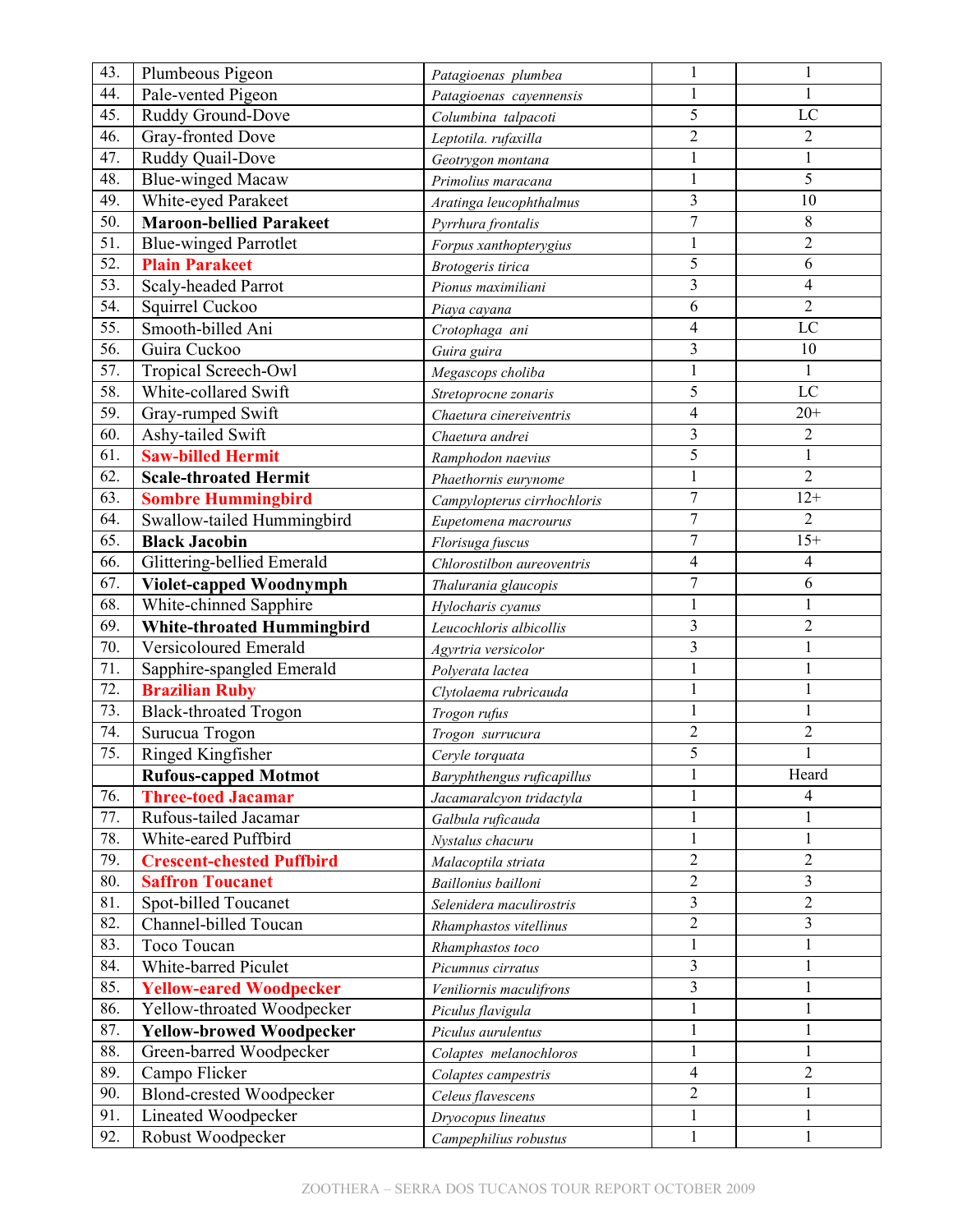| 93.  | <b>Tail-banded Hornero</b>            | Furnarius figulus                |                          | $\overline{4}$ |
|------|---------------------------------------|----------------------------------|--------------------------|----------------|
| 94.  | Rufous Hornero                        | Furnarius rufus                  | $\overline{2}$           | 2              |
| 95.  | Spix's (Chicli) Spinetail             | Synallaxis spixi                 | $\overline{2}$           | $\overline{2}$ |
| 96.  | <b>Rufous-capped Spinetail</b>        | Synallaxis ruficapilla           |                          |                |
| 97.  | <b>Pallid Spinetail</b>               | Cranioleuca pallida              | 3                        | $\overline{2}$ |
| 98.  | Yellow-chinned Spinetail              | Certhiaxis cinnamomea            | $\overline{2}$           | 3              |
| 99.  | Common Thornbird                      | Phacellodomus rufifrons          | $\overline{2}$           | 3              |
| 100. | <b>Red-eyed Thornbird</b>             | Phacellodomus erythrophthalmus   | $\overline{c}$           | 4              |
| 101. | Firewood Gatherer                     | Anumbius annumbi                 | 1                        | 2              |
| 102. | Buff-browed Foliage-Gleaner           | Syndactyla rufosupercileatus     | $\mathbf{1}$             | 1              |
| 103. | Buff-fronted Foliage-Gleaner          | Philydor rufus                   | $\overline{c}$           | $\overline{2}$ |
| 104. | <b>Ochre-breasted Foliage-Gleaner</b> | Philydor lichtensteini           |                          | 1              |
| 105. | <b>Black-capped Foliage-Gleaner</b>   | Philydor atricapillus            |                          | $\overline{2}$ |
| 106. | <b>White-collared Foliage-Gleaner</b> | Anabezenops fuscus               | $\overline{2}$           | 1              |
| 107. | Sharp-tailed Streamcreeper            | Lochmias nematura                | 3                        | $\mathbf{1}$   |
| 108. | Olivaceous Woodcreeper                | Sittasomus griseicapillus        | 6                        | 3              |
| 109. | <b>White-throated Woodcreeper</b>     | Xiphocolaptes albicollis         |                          | 1              |
| 110. | <b>Lesser Woodcreeper</b>             | Xiphorhynchus fuscus             | 3                        | $\overline{2}$ |
| 111. | <b>Scaled Woodcreeper</b>             | Lepidocolaptes squamatus         | 1                        | 1              |
| 112. | <b>Black-billed Scythebill</b>        | Campylorhamphus falcularius      | $\mathbf{1}$             | $\mathbf{1}$   |
|      | <b>Spot-backed Antshrike</b>          | Hypoedaleus guttatus             |                          | Heard          |
| 113. | <b>Tufted Antshrike</b>               | Mackenziaena severa              | 3                        |                |
| 114. | <b>Large-tailed Antshrike</b>         | Mackenziaena leachii             |                          | 1              |
| 115. | <b>White-bearded Antshrike</b>        | Biatas nigropectus               | $\mathbf{1}$             | $\mathbf{1}$   |
| 116. | Chestnut-backed Antshrike             | Thamnophilus palliates           |                          | 4              |
| 117. | <b>Sooretama Slaty-Antshrike</b>      | Thamnophilus ambiguus            | 1                        | 1              |
| 118. | Variable Antshrike                    | Thamnophilus caerulescens        | $\overline{4}$           | $\overline{2}$ |
| 119. | Rufous-capped Antshrike               | Thamnophilus ruficapillus        | 1                        | $\overline{2}$ |
| 120. | <b>Spot-breasted Antvireo</b>         | Dysithamnus stictothorax         | $\overline{c}$           | $\overline{2}$ |
| 121. | Plain Antvireo                        | Dysithamnus mentalis             | 3                        | $\overline{2}$ |
| 122. | <b>Star-throated Antwren</b>          | Myrmotherula gularis             | $\overline{\mathcal{L}}$ | $\overline{2}$ |
| 123. | White-flanked Antwren                 | Myrmotherula axillaries luctuosa | $\mathbf{1}$             | 3              |
| 124. | <b>Unicolored Antwren</b>             | Myrmotherula unicolor            |                          |                |
| 125. | <b>Serra Antwren</b>                  | Formicivora serrana              | 1                        | 2              |
| 126. | <b>Ferruginous Antbird</b>            | Drymophila ferruginea            | $\overline{2}$           |                |
| 127. | <b>Bertonis Antbird</b>               | Drymophila rubricollis           | 1                        | $\overline{2}$ |
| 128. | <b>Rufous-tailed Antbird</b>          | Drymophila genei                 | 1                        | 1              |
| 129. | <b>Scaled Antbird</b>                 | Drymophila squamata              | 1                        | 1              |
| 130. | <b>Streak-capped Antwren</b>          | Terenura maculata                | $\overline{2}$           | 1              |
| 131. | <b>White-shouldered Fire-Eye</b>      | Pyriglena leucoptera             | 5                        | $\overline{2}$ |
|      | Rufous-capped Antthrush               | Formicarius colma                | 1                        | Heard          |
|      | Short-tailed Antthrush                | Chamaeza campanisona             | 1                        | Heard          |
|      | <b>Brazilian Antthrush</b>            | Chamaeza ruficauda               | 1                        | Heard          |
|      | Variegated Antpitta                   | Grallaria varia                  | $\mathbf{1}$             | Heard          |
|      | <b>Rufous Gnateater</b>               | Conopophaga lineate              | $\mathbf{1}$             | Heard          |
| 132. | <b>Black-cheeked Gnateater</b>        | Conopophaga melanops             | 3                        | $\overline{2}$ |
|      | <b>Slaty Bristlefront</b>             | Merulaxis ater                   |                          | Heard          |
| 133. | <b>Mouse-coloured Tapaculo</b>        | Scytalopus speluncae             | $\mathbf{1}$             |                |
|      | Shrike-like Cotinga                   | Laniisoma elegans                | $\mathbf{1}$             | Heard          |
| 134. | Swallow-tailed Cotinga                | Phibalura flavirostris           | $\mathbf{1}$             | 3              |
| 135. | <b>Black-and-Gold Cotinga</b>         | Tijuca atra                      | 1                        | 1              |
|      |                                       |                                  |                          |                |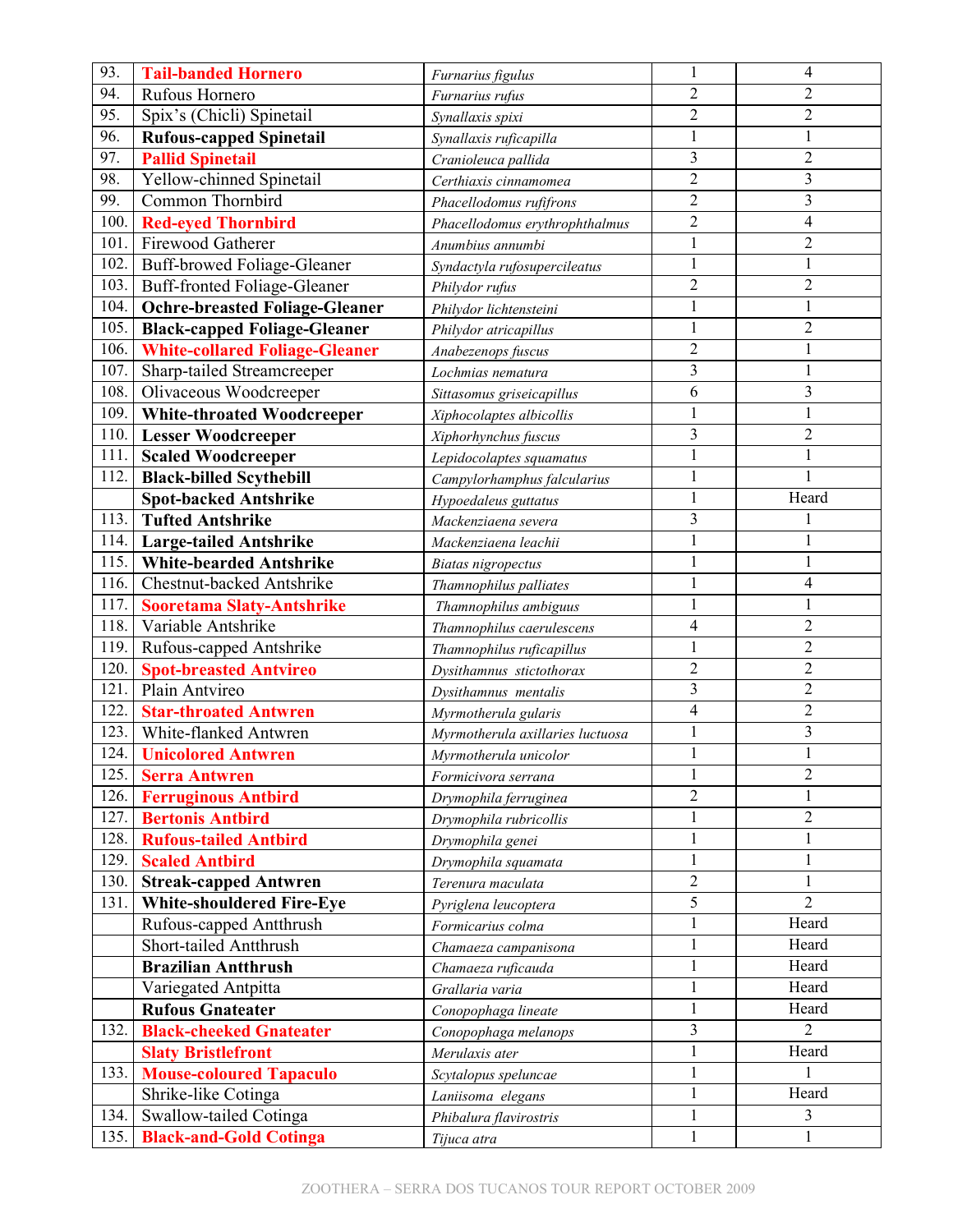| 136. | <b>Bare-throated Bellbird</b>                    | Procnias nudicollis                              | $\overline{2}$                           | $\overline{2}$ |
|------|--------------------------------------------------|--------------------------------------------------|------------------------------------------|----------------|
| 137. | White-bearded Manakin                            | Manacus manacus                                  | $\overline{\mathbf{3}}$                  | 4              |
| 138. | <b>Blue Manakin</b>                              | Chiroxiphia caudata                              | 5                                        | 3              |
| 139. | <b>Pin-tailed Manakin</b>                        | Ilicura militaris                                | $\overline{4}$                           | 1              |
| 140. | <b>Serra-Do-Mar Tyrant-Manakin</b>               | Neopelma chrysolophum                            | 1                                        | $\mathbf{1}$   |
| 141. | Southern Beardless Tyrannulet                    | Camptostoma obsoletum                            | $\mathbf{1}$                             | $\mathbf{1}$   |
| 142. | Yellow-bellied Elaenia                           | Elaenia flavogaster                              | $\mathbf{1}$                             | $\overline{2}$ |
| 143. | Small-billed Elaenia                             | Elaenia parvirostris                             | 3                                        | $\overline{2}$ |
| 144. | Olivaceous Elaenia                               | Elaenia mesoleuca                                | 1                                        | 2              |
| 145. | Sooty Tyrannulet                                 | Serpophaga nigricans                             | $\mathbf{1}$                             | $\overline{2}$ |
| 146. | White-crested Tyrannulet                         | Serpophaga subcristata                           | 1                                        |                |
| 147. | Ochre-bellied Flycatcher                         | Mionectes oleaginous                             |                                          | 1              |
| 148. | <b>Grey-hooded Flycatcher</b>                    | Mionectes rufiventris                            | 1                                        | 1              |
|      | Sepia-capped Flycatcher                          | Leptopogon amaurocephalus                        | $\mathbf{1}$                             | Heard          |
| 149. | <b>Serra Do Mar Tyrannulet</b>                   | Phylloscartes difficilis                         | 1                                        |                |
| 150. | Mottle-cheeked Tyrannulet                        | Phylloscartes ventralis                          | 1                                        | 4              |
| 151. | Planalto Tyrannulet                              | Phyllomyias fasciatus                            | $\overline{3}$                           | 3              |
|      | <b>Drab-breasted Bamboo-Tyrant</b>               | Hemitriccus diops                                | $\overline{2}$                           | Heard          |
| 152. | Ochre-Faced Tody-Flycatcher                      | Todirostrum plumbeiceps                          | $\overline{2}$                           |                |
| 153. | <b>Yellow-Lored Tody-Flycatcher</b>              | Todirostrum poliocephalum                        | $\overline{4}$                           | 3              |
| 154. | Southern Antpipit                                | Corythopus delalandi                             | 1                                        | $\overline{2}$ |
| 155. | Yellow-Olive Flycatcher                          | Tolmomyias sulphurescens                         | 3                                        | $\mathbf{1}$   |
| 156. | White-Throated Spadebill                         | Platyrinchus mystaceus                           | 1                                        | 1              |
| 157. | <b>Bran-Coloured Flycatcher</b>                  |                                                  | $\overline{2}$                           | $\overline{2}$ |
| 158. | Swallow Flycatcher (Cliff)                       | Myiophobus fasciatus                             | $\overline{2}$                           |                |
| 159. | White-Rumped Monjita                             | Hirundinea ferruginea bellicosa<br>Xolmis velata | 1                                        | $\overline{c}$ |
| 160. | <b>Blue-Billed Black-Tyrant</b>                  |                                                  | 1                                        | $\overline{3}$ |
| 161. | <b>Crested Black Tyrant</b>                      | Knipolegus cyanirostris                          | 1                                        | 4              |
| 162. | Masked Water-Tyrant                              | Knipolegus lophotes                              | $\overline{7}$                           | 8              |
| 163. | White-Headed Marsh-Tyrant                        | Fluvicola nengeta                                | $\overline{2}$                           | $\overline{2}$ |
| 164. | <b>Streamer-Tailed Tyrant</b>                    | Arundinicola leucocephala                        | $\mathbf{1}$                             | $\mathbf{1}$   |
| 165. | Yellow-browed Tyrant                             | Gubernetes yetapa                                | $\mathbf{1}$                             |                |
| 166. | Long-Tailed Tyrant                               | SAtrapa icterophrys                              | 3                                        | $\overline{2}$ |
| 167. |                                                  | Colonia colonus                                  | 4                                        | 4              |
| 168. | Cattle Tyrant<br><b>Shear-Tailed Gray-Tyrant</b> | Machetornis rixosus                              | 1                                        | $\overline{2}$ |
| 169. | <b>Gray-Hooded Attila</b>                        | Muscipipra vetula                                | 5                                        | 1              |
| 170. | Swainson's Flycatcher                            | Attila rufus                                     | 1                                        | $\mathbf{1}$   |
| 171. | Short-Crested Flycatcher                         | Myiarchus swainsoni                              | 3                                        | 3              |
| 172. | Great Kiskadee                                   | Myiarchus ferox                                  | $\overline{7}$                           | $\mathcal{C}$  |
| 173. | Boat-Billed Flycatcher                           | Pitangus sulphuratus                             | $\mathbf{1}$                             | 1              |
| 174. |                                                  | Megarhyncus pitangua                             | 7                                        | LC             |
| 175. | Social Flycatcher<br><b>Streaked Flycatcher</b>  | Megarhyncus similis                              | 3                                        | 2              |
| 176. |                                                  | Myiodynastes maculates                           | 6                                        | $\overline{c}$ |
| 177. | Piratic Flycatcher<br>Variegated Flycatcher      | Legatus leucophaius                              | $\overline{2}$                           | 1              |
| 178. |                                                  | Empidonomus varius                               | 6                                        | $_{\rm LC}$    |
| 179. | <b>Tropical Kingbird</b>                         | Tyrannus melancholicus                           | 3                                        | 6              |
|      | Fork-Tailed Flycatcher                           | Tyrannus savanna                                 | $\overline{2}$                           | Heard          |
|      | <b>Greenish Schiffornis</b>                      | Schiffornis virescens                            |                                          |                |
| 180. | <b>Chestnut-Crowned Becard</b>                   | Pachyramphus castaneus                           | $\overline{\mathcal{A}}$<br>$\mathbf{1}$ | 1<br>1         |
| 181. | White-Winged Becard                              | Pachyramphus polychopterus                       |                                          |                |
| 182. | <b>Crested Becard</b>                            | Pachyramphus validus                             | $\overline{4}$                           | $\overline{c}$ |
| 183. | Black-Tailed Tityra                              | Tityra cayana                                    |                                          | 1              |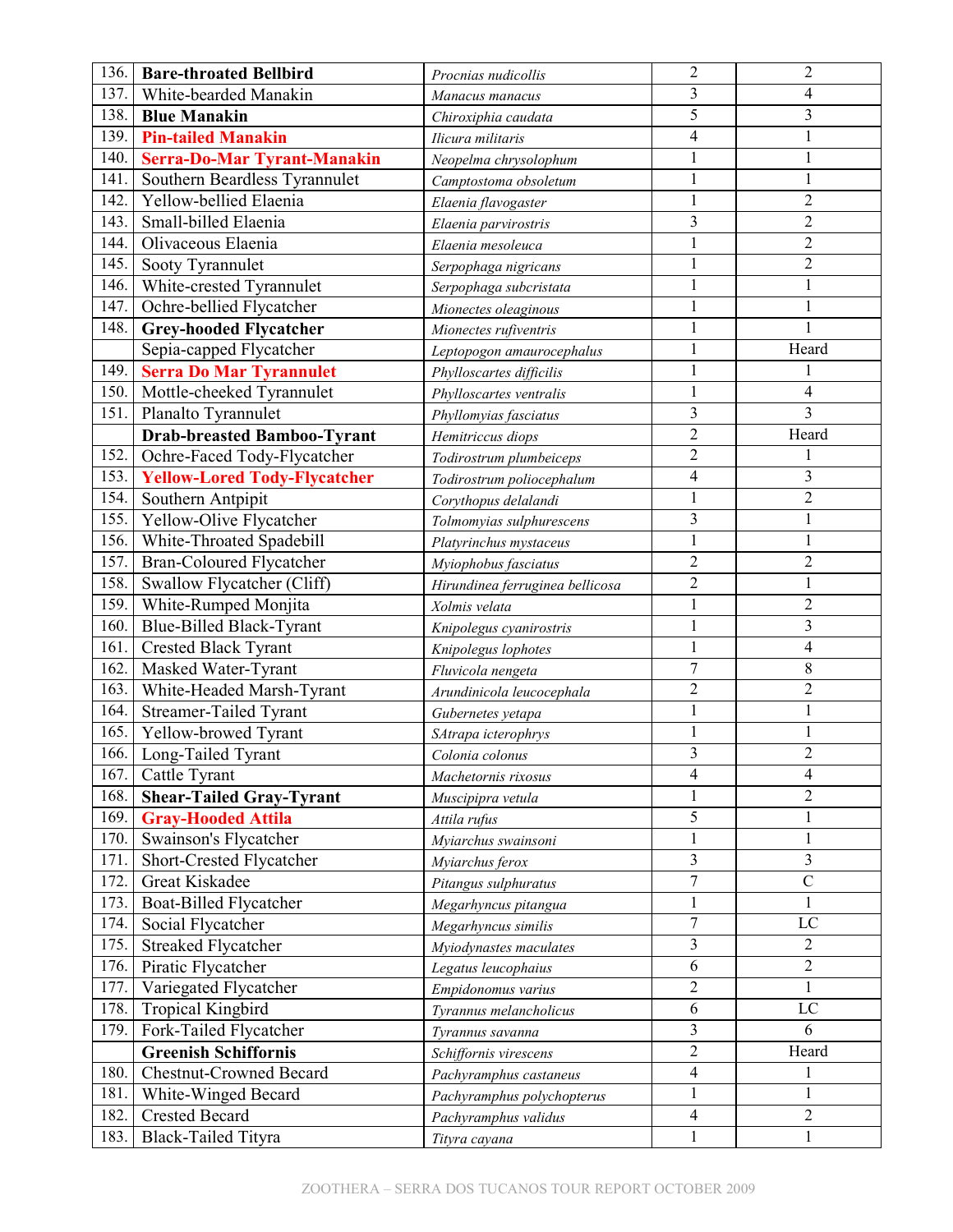|      | Sharpbill                         | Oxyruncus cristatus             |                | Heard                    |
|------|-----------------------------------|---------------------------------|----------------|--------------------------|
| 184. | <b>Brown-Chested Martin</b>       | Progne tapera                   | $\overline{2}$ | 10                       |
| 185. | Gray-breasted Martin              | Progne chalybea                 | $\overline{3}$ | 4                        |
| 186. | White-Rumped Swallow              | Tachycineta leucorrhoa          |                | $\overline{2}$           |
| 187. | <b>Blue-And-White Swallow</b>     | Pygochelidon cyanoleuca         | $\overline{7}$ | $\overline{LC}$          |
| 188. | Tawny-Headed Swallow              | Stelgidopteryx fucata           | $\mathbf{1}$   | $\mathbf{1}$             |
| 189. | Southern Rough-Winged Swallow     | Stelgidopteryx ruficollis       | 4              | $10+$                    |
| 190. | <b>Black-Capped Donacobius</b>    | Donacobius atricapilla          |                | 6                        |
| 191. | Moustached Wren                   | Thryothorus genibarbis          |                | 3                        |
| 192. | <b>Long-Billed Wren</b>           | Thryothorus longirostris        | $\mathbf{1}$   | $\overline{2}$           |
| 193. | House Wren                        | Troglodytes aedon               | 7              | $\overline{2}$           |
| 194. | Chalk-Browed Mockingbird          | Mimus saturninus                | 3              | $\overline{3}$           |
| 195. | Yellow-Legged Thrush              | Platycichla flavipes            | 3              | $\overline{2}$           |
| 196. | Rufous-Bellied Thrush             | Turdus rufiventris              | $\overline{7}$ | 4                        |
| 197. | Pale-Breasted Thrush              | Turdus leucomelas               | $\overline{7}$ | 4                        |
| 198. | Creamy-Bellied Thrush             | Turdus amaurochalinus           | 5              | 1                        |
| 199. | White-Necked Thrush               | Turdus albicollis               |                | 1                        |
| 200. | Common Waxbill                    | Estrilda astrild                | $\overline{2}$ | 6                        |
| 201. | Red-Eyed Vireo                    | Vireo olivaceus                 | $\sqrt{2}$     | 3                        |
| 202. | <b>Rufous-Crowned Greenlet</b>    | Hylophilus poicilotis           | $\overline{2}$ | $\overline{c}$           |
| 203. | Lemon-Chested Greenlet            | Hylophilus thoracicus           |                | 1                        |
| 204. | Rufous-Browed Pepper Shrike       | Cyclarhis gujanensis            | 5              | 4                        |
| 205. | Golden-Crowned Warbler            | <b>Basileuterus culicivorus</b> | 4              | 6                        |
| 206. | <b>White-Rimmed Warbler</b>       | Basileuterus leucoblepharus     | $\mathbf{1}$   | 3                        |
| 207. | Bananaquit                        | Coereba flaveola                | $\overline{7}$ | $\overline{c}$           |
| 208. | <b>Chestnut-vented Conebill</b>   | Conirostrum speciosum           | 3              | 4                        |
| 209. | Cinnamon Tanager                  | Schistochlamys ruficapillus     | $\mathbf{1}$   | $\mathbf{1}$             |
| 210. | <b>Rufous-Headed Tanager</b>      | Hemithraupis ruficapilla        | $\overline{2}$ | $\overline{2}$           |
| 211. | Yellow-Backed Tanager             | Hemithraupis flavicollis        | 3              | 6                        |
| 212. | Flame-Crested Tanager             | Tachyphonus cristatus           | $\overline{2}$ | 4                        |
| 213. | <b>Ruby-Crowned Tanager</b>       | Tachyphonus coronatus           | $\overline{7}$ | 4                        |
| 214. | <b>Black-Goggled Tanager</b>      | Trichothraupis melanops         | 3              | 6                        |
| 215. | Red-Crowned Ant-Tanager           | Habia rubica                    | $\overline{c}$ | 4                        |
| 216. | <b>Brazilian Tanager</b>          | Ramphocelus bresilius           | 7              | 3                        |
| 217. | Sayaca Tanager                    | Thraupis sayaca                 | $\overline{7}$ | 4                        |
| 218. | <b>Azure-Shouldered Tanager</b>   | Thraupis cyanoptera             | $\overline{2}$ | $\overline{c}$           |
| 219. | <b>Golden-Chevroned Tanager</b>   | Thraupis ornate                 | $\overline{7}$ | $\overline{\mathcal{A}}$ |
| 220. | Palm Tanager                      | Thraupis palmarum               | $\overline{7}$ | 6                        |
| 221. | Diademed Tanager                  | Stephanophorus diadematus       |                | 3                        |
| 222. | Violaceous Euphonia               | Euphonia violacea               | $\overline{7}$ | 6                        |
| 223. | Orange-Bellied Euphonia           | Euphonia xanthogaster           | 5              | $\overline{c}$           |
| 224. | <b>Chestnut-Bellied Euphonia</b>  | Euphonia pectoralis             | $\overline{7}$ | 3                        |
| 225. | Blue-Naped Chlorophonia           | Chlorophonia cyanea             | 5              | $\overline{2}$           |
| 226. | <b>Green-Headed Tanager</b>       | Tangara seledon                 | $\overline{7}$ | $\,8\,$                  |
| 227. | <b>Red-Necked Tanager</b>         | Tangara cyanocephala            | 3              | 12                       |
| 228. | <b>Brassy-Breasted Tanager</b>    | Tangara desmaresti              | 5              | 10                       |
| 229. | <b>Gilt-Edged Tanager</b>         | Tangara cyanoventris            | $\overline{2}$ | $\overline{c}$           |
| 230. | <b>Burnished-Buff Tanager</b>     | Tangara cayana                  | $\overline{7}$ | 4                        |
| 231. | <b>Blue Dacnis</b>                | Dacnis cayana                   | $\overline{7}$ | 4                        |
| 232. | Green Honeycreeper                | Chlorophanes spiza              | $\overline{7}$ | $\overline{c}$           |
| 233. | <b>Bay-chested Warbling-Finch</b> | Poospiza thoracica              | 1              | $\overline{2}$           |